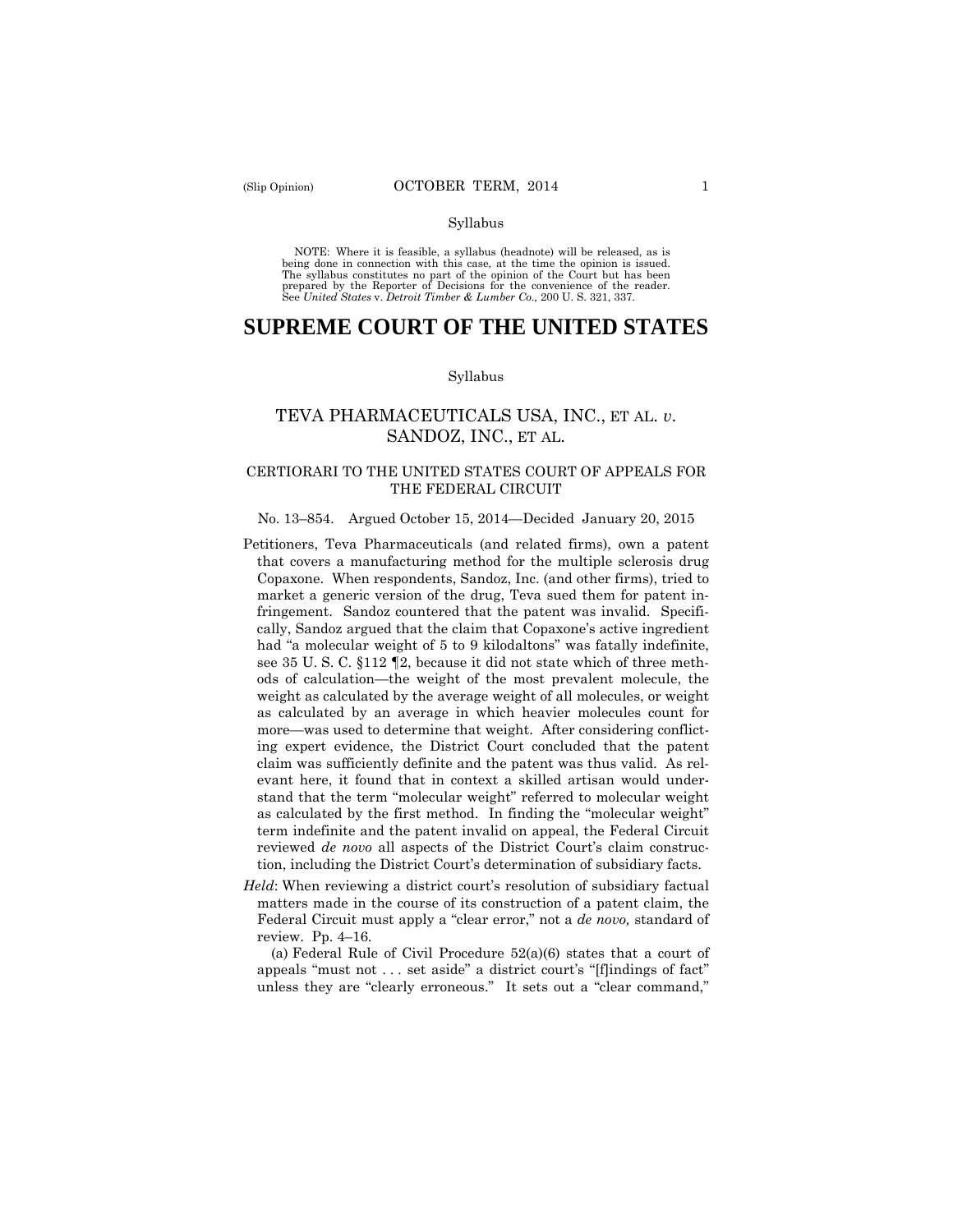of trade or locality." *Ibid.* And in that circumstance, the "determina-*Anderson* v. *Bessemer City*, 470 U. S. 564, 574, and "does not make exceptions or . . . exclude certain categories of factual findings" from the court of appeals' obligation, *Pullman-Standard* v. *Swint*, 456 U. S. 273, 287. The Rule thus applies to both subsidiary and ultimate facts. *Ibid.* And the function of an appeals court reviewing the findings of a " 'district court sitting without a jury . . . is not to decide factual issues *de novo.*'" *Anderson*, *supra*, at 573. Even if exceptions to the Rule were permissible, there is no convincing ground for creating an exception here. *Markman* v. *Westview Instruments, Inc.*, 517 U. S. 370, neither created, nor argued for, such an exception. There, the Court held that the ultimate question of claim construction is for the judge, not the jury, *id.*, at 372, but it did not thereby create an exception from the ordinary rule governing appellate review of factual matters. Instead, the Court pointed out that a judge, in construing a patent claim, is engaged in much the same task as the judge would be in construing other written instruments, such as deeds, contracts, or tariffs. *Id.*, at 384, 386, 388, 389*.* Construction of written instruments often presents a "question solely of law," at least when the words in those instruments are "used in their ordinary meaning." *Great Northern R. Co.* v. *Merchants Elevator Co.*, 259 U. S. 285, 291. But if a written instrument uses "technical words or phrases not commonly understood," *id.,* at 292, those words may give rise to a factual dispute. If so, extrinsic evidence may help to "establish a usage tion of the matter of fact" will "preced[e]" the "function of construction." *Ibid.* 

 have to resolve subsidiary factual disputes in patent construction; The *Markman* Court also recognized that courts will sometimes Rule 52 requires appellate courts to review such disputes under the "clearly erroneous" standard. Application of this standard is further supported by precedent and by practical considerations. Clear error review is "particularly" important in patent cases because a district court judge who has presided over, and listened to, the entire proceeding has a comparatively greater opportunity to gain the necessary "familiarity with specific scientific problems and principles," *Graver Tank & Mfg. Co.* v. *Linde Air Products Co.*, 339 U. S. 605, 610, than an appeals court judge who must read a written transcript or perhaps just those portions referenced by the parties. Pp. 4–8.

(b) Arguments to the contrary are unavailing. Sandoz claims that separating "factual" from "legal" questions may be difficult and, like the Federal Circuit, posits that it is simpler for the appellate court to review the entirety of the district court's claim construction *de novo*  than to apply two separate standards. But courts of appeals have long been able to separate factual from legal matters, see, *e.g., First*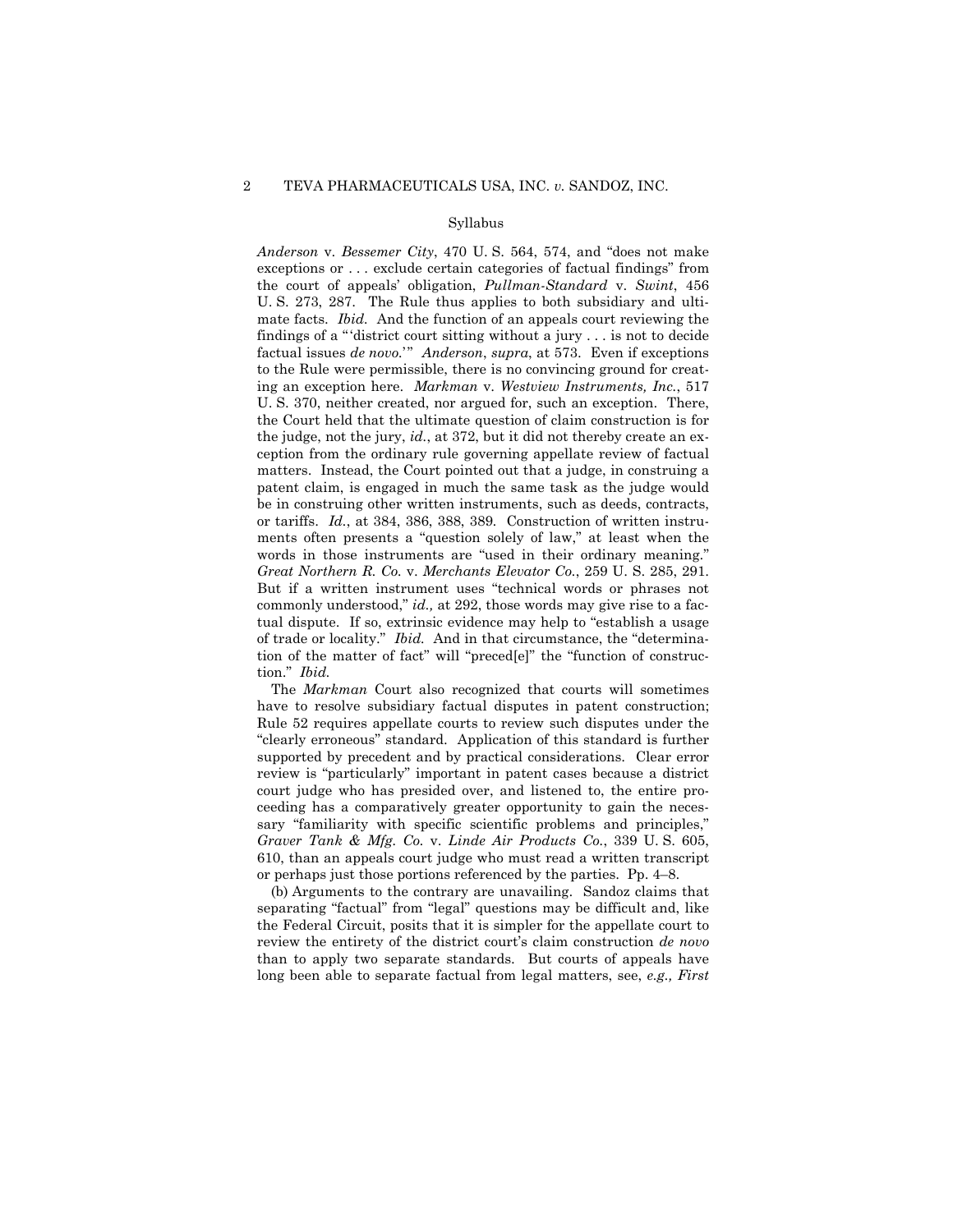Federal Circuit's efforts to treat factual findings and legal conclu-*Options of Chicago, Inc.* v. *Kaplan*, 514 U. S. 938, 947–948, and the sions similarly have brought with them their own complexities. As for Sandoz's argument that "clear error" review will bring about less uniformity, neither the Circuit nor Sandoz has shown that divergent claim construction stemming from divergent findings of fact on subsidiary matters should occur more than occasionally. Pp. 8–11.

(c) This leaves the question of how the clear error standard should be applied when reviewing subsidiary factfinding in patent claim construction. When the district court reviews only evidence intrinsic to the patent, the judge's determination is solely a determination of law, and the court of appeals will review that construction *de novo.* However, where the district court needs to consult extrinsic evidence in order to understand, for example, the background science or the meaning of a term in the relevant art during the relevant time period, and where those subsidiary facts are in dispute, courts will need to make subsidiary factual findings about the extrinsic evidence. The district judge, after deciding the factual dispute, will then interpret the patent claim in light of the facts as he has found them. The ultimate construction of the claim is a legal conclusion that the appellate court can review *de novo.* But to overturn the judge's resolution of an underlying factual dispute, the appellate court must find that the judge, in respect to those factual findings, has made a clear error. Pp. 11–14.

(d) Here, for example, the District Court made a factual finding, crediting Teva's expert's account, and thereby rejecting Sandoz's expert's contrary explanation, about how a skilled artisan would understand the way in which a curve created from chromatogram data reflects molecular weights. Based on that factual finding, the District Court reached the legal conclusion that figure 1 did not undermine Teva's argument that molecular weight referred to the first method of calculating molecular weight. When the Federal Circuit reviewed the District Court's decision, it did not accept Teva's expert's explanation, and it failed to accept that explanation without finding that the District Court's contrary determination was "clearly erroneous." The Federal Circuit erred in failing to review this factual finding only for clear error. Teva asserts that there are two additional instances in which the Federal Circuit rejected the District Court's factual findings without concluding that they were clearly erroneous; those matters are left for the Federal Circuit to consider on remand. Pp. 14– 16.

723 F. 3d 1363, vacated and remanded.

BREYER, J., delivered the opinion of the Court, in which ROBERTS,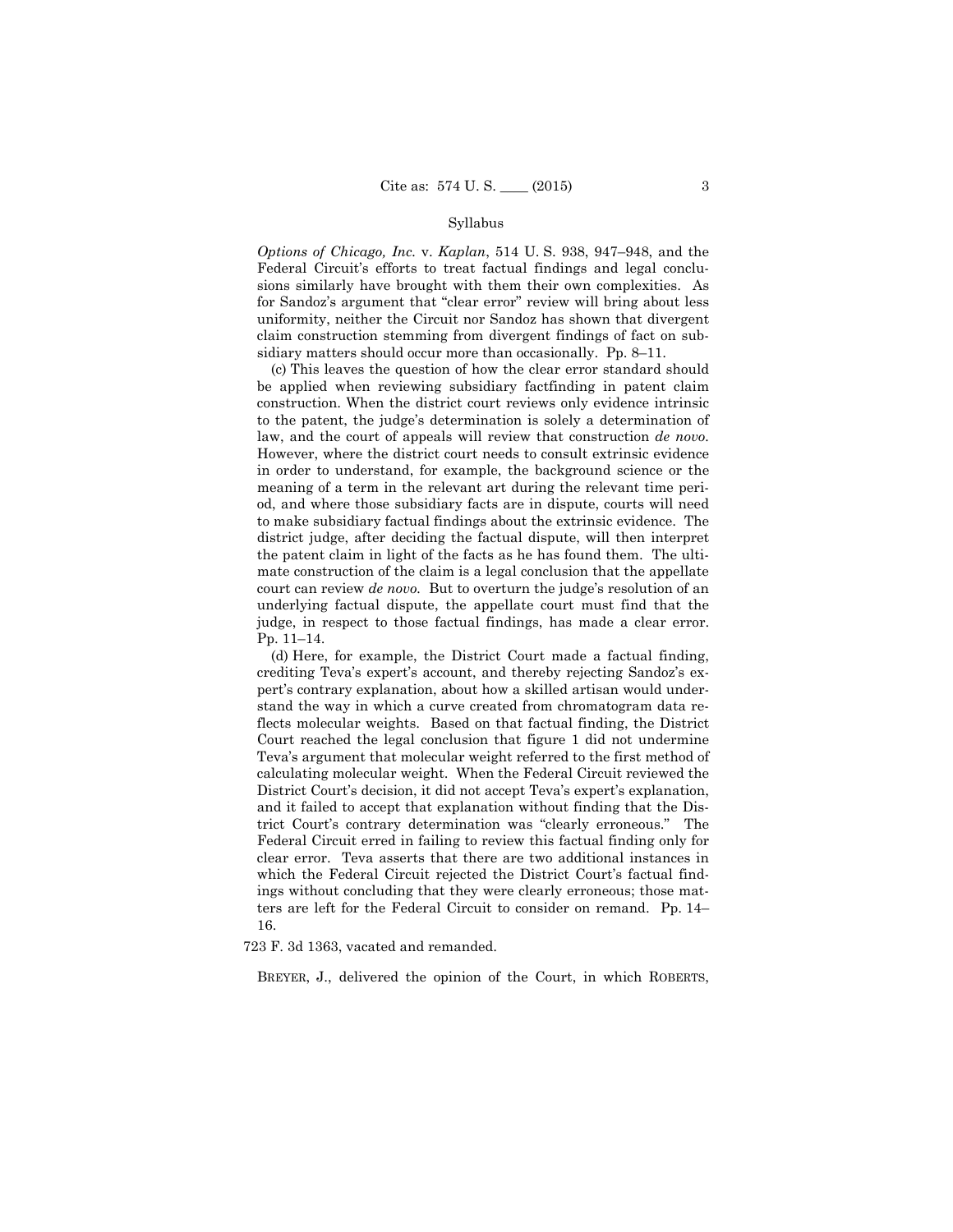C. J., and SCALIA, KENNEDY, GINSBURG, SOTOMAYOR, and KAGAN, JJ., joined. THOMAS, J., filed a dissenting opinion, in which ALITO, J., joined.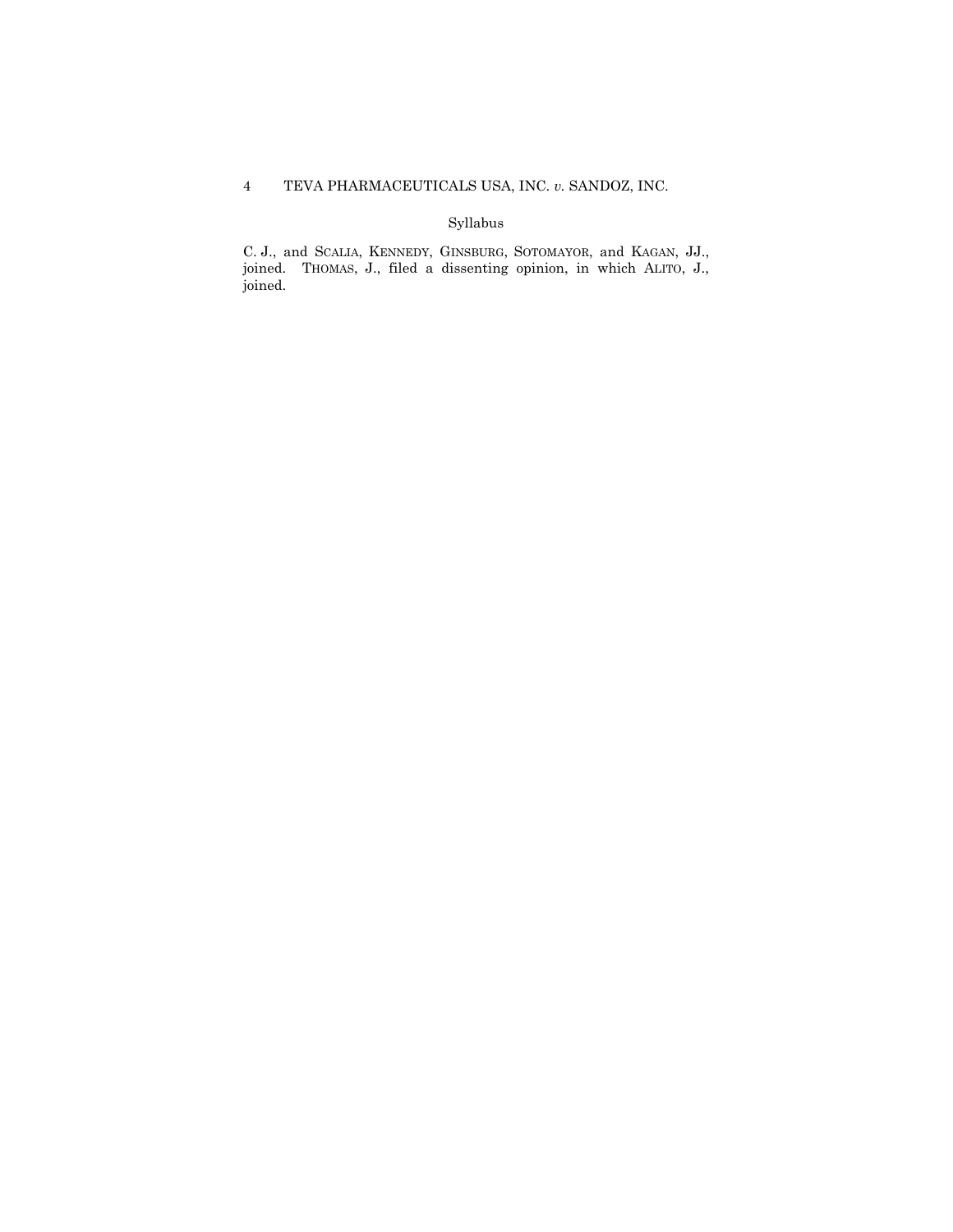preliminary print of the United States Reports. Readers are requested to notify the Reporter of Decisions, Supreme Court of the United States, Wash- ington, D. C. 20543, of any typographical or other formal errors, in order that corrections may be made before the preliminary print goes to press. NOTICE: This opinion is subject to formal revision before publication in the

### $\frac{1}{2}$  , where  $\frac{1}{2}$ **SUPREME COURT OF THE UNITED STATES**

#### $\frac{1}{2}$  ,  $\frac{1}{2}$  ,  $\frac{1}{2}$  ,  $\frac{1}{2}$  ,  $\frac{1}{2}$  ,  $\frac{1}{2}$ No. 13–854

# TEVA PHARMACEUTICALS USA, INC., ET AL., PETITIONERS *v.* SANDOZ, INC., ET AL.

### ON WRIT OF CERTIORARI TO THE UNITED STATES COURT OF APPEALS FOR THE FEDERAL CIRCUIT

#### [January 20, 2015]

### JUSTICE BREYER delivered the opinion of the Court.

In *Markman* v. *Westview Instruments, Inc.*, 517 U. S. 370 (1996), we explained that a patent claim is that "portion of the patent document that defines the scope of the patentee's rights." *Id.,* at 372. We held that "the construction of a patent, including terms of art within its claim," is not for a jury but "exclusively" for "the court" to determine. *Ibid*. That is so even where the construction of a term of art has "evidentiary underpinnings." *Id.*, at 390.

Today's case involves claim construction with "evidentiary underpinnings." See Part III, *infra*. And, it requires us to determine what standard the Court of Appeals should use when it reviews a trial judge's resolution of an underlying factual dispute. Should the Court of Appeals review the district court's factfinding *de novo* as it would review a question of law? Or, should it review that factfinding as it would review a trial judge's factfinding in other cases, namely by taking them as correct "unless clearly erroneous?" See Fed. Rule Civ. Proc. 52(a)(6). We hold that the appellate court must apply a "clear error,"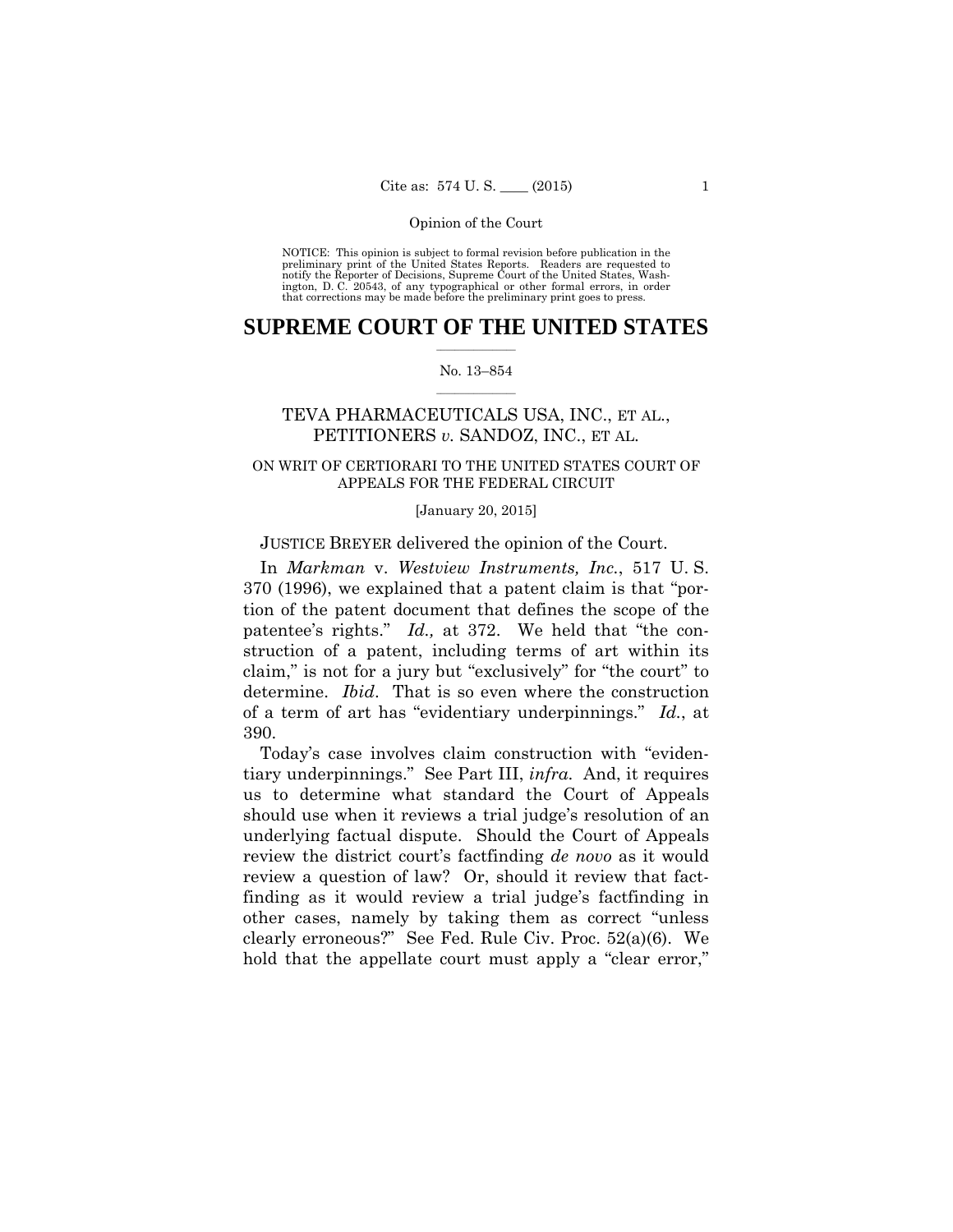not a *de novo,* standard of review.

#### I

 the words "molecular weight" as those words appear in a of varying sizes. App. 1143a. And the relevant claim The basic dispute in this case concerns the meaning of patent claim. The petitioners, Teva Pharmaceuticals (along with related firms), own the relevant patent. The patent covers a manufacturing method for Copaxone, a drug used to treat multiple sclerosis. The drug's active ingredient, called "copolymer-1," is made up of molecules describes that ingredient as having "a molecular weight of 5 to 9 kilodaltons." *Id*., at 1145a.

The respondents, Sandoz, Inc. (and several other firms), tried to market a generic version of Copaxone. Teva sued Sandoz for patent infringement. 810 F. Supp. 2d 578, 581 (SDNY 2011). Sandoz defended the suit by arguing that the patent was invalid. *Ibid*. The Patent Act requires that a claim "particularly poin[t] out and distinctly clai[m] the subject matter which the applicant regards as his invention." 35 U. S. C. §112 ¶2 (2006 ed.); see *Nautilus, Inc.* v. *Biosig Instruments, Inc.*, 572 U. S. \_\_, \_\_, n. 1 (2014) (slip op., at 3, n. 1)). The phrase "molecular weight of 5 to 9 kilodaltons," said Sandoz, did not satisfy this requirement.

The reason that the phrase is fatally indefinite, Sandoz argued, is that, in the context of this patent claim, the term "molecular weight" might mean any one of three different things. The phrase might refer (1) to molecular weight as calculated by the weight of the molecule that is most prevalent in the mix that makes up copolymer-1. (The scientific term for molecular weight so calculated is, we are told, "peak average molecular weight.") The phrase might refer (2) to molecular weight as calculated by taking all the different-sized molecules in the mix that makes up copolymer-1 and calculating the average weight, *i.e.,*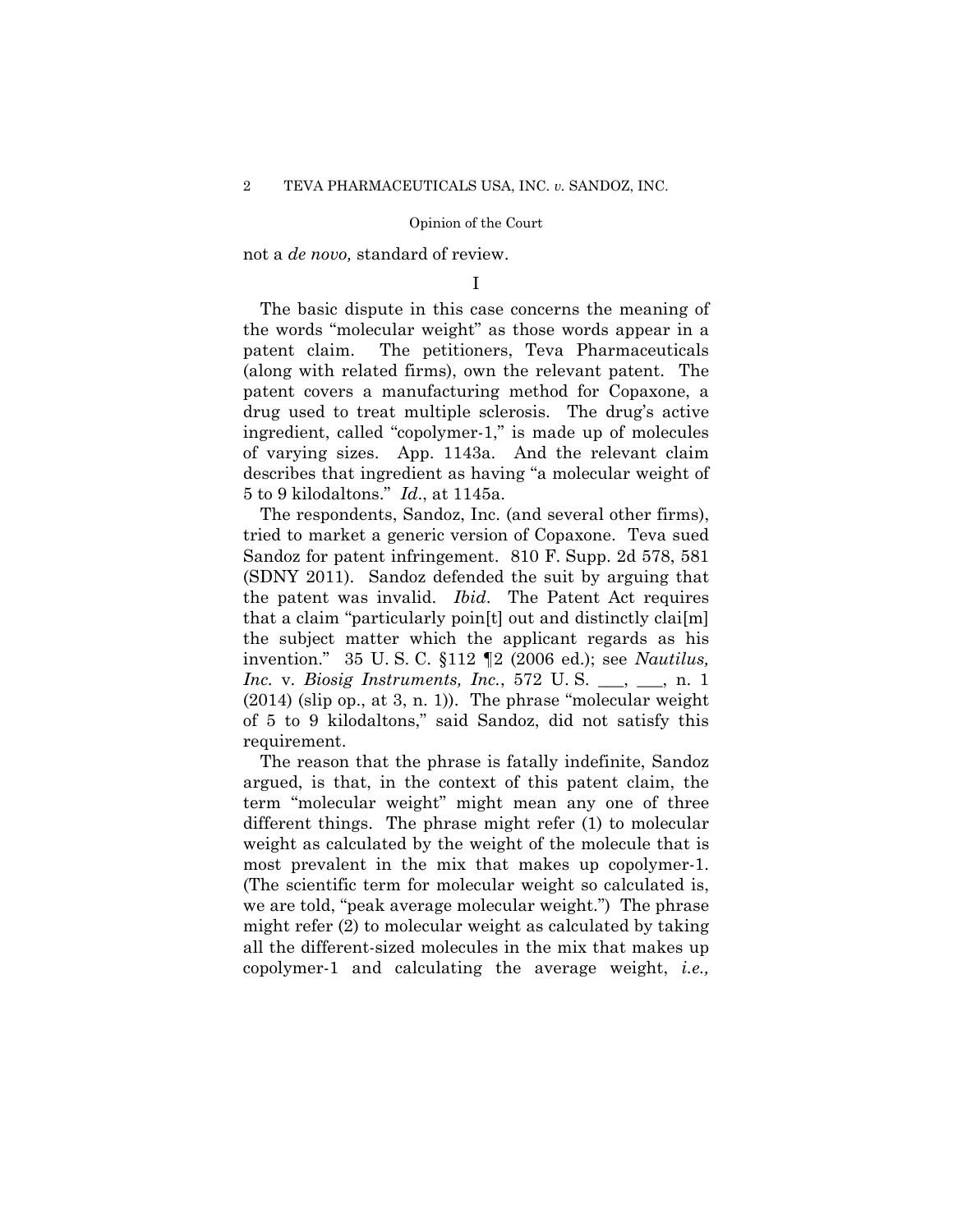adding up the weight of each molecule and dividing by the number of molecules. (The scientific term for molecular weight so calculated is, we are told, "number average molecular weight.") Or, the phrase might refer (3) to molecular weight as calculated by taking all the differentsized molecules in the mix that makes up copolymer-1 and calculating their average weight while giving heavier molecules a weight-related bonus when doing so. (The scientific term for molecular weight so calculated, we are told, is "weight average molecular weight.") See 723 F. 3d 1363, 1367 (CA Fed. 2013); App. 124a. In Sandoz's view, since Teva's patent claim does not say which method of calculation should be used, the claim's phrase "molecular weight" is indefinite, and the claim fails to satisfy the critical patent law requirement.

The District Court, after taking evidence from experts, concluded that the patent claim was sufficiently definite. Among other things, it found that in context a skilled artisan would understand that the term "molecular weight" referred to molecular weight as calculated by the first method, *i.e.,* "peak average molecular weight." 810 F. Supp. 2d, at 596; see *Nautilus, supra*, at \_\_\_ (slip op., at 12) ("[T]he definiteness inquiry trains on the understanding of a skilled artisan at the time of the patent application"). In part for this reason, the District Court held the patent valid. 810 F. Supp. 2d, at 596.

On appeal, the Federal Circuit held to the contrary. It found that the term "molecular weight" was indefinite. And it consequently held the patent invalid. 723 F. 3d, at 1369. In reaching this conclusion, the Federal Circuit reviewed *de novo* all aspects of the District Court's claim construction, including the District Court's determination of subsidiary facts. *Id.,* at 1369, 1373; see also *Lighting Ballast Control LLC* v. *Philips Electronics North Am. Corp.*, 744 F. 3d 1272, 1276–1277 (CA Fed. 2014) (en banc) (reaffirming *de novo* review of district court claim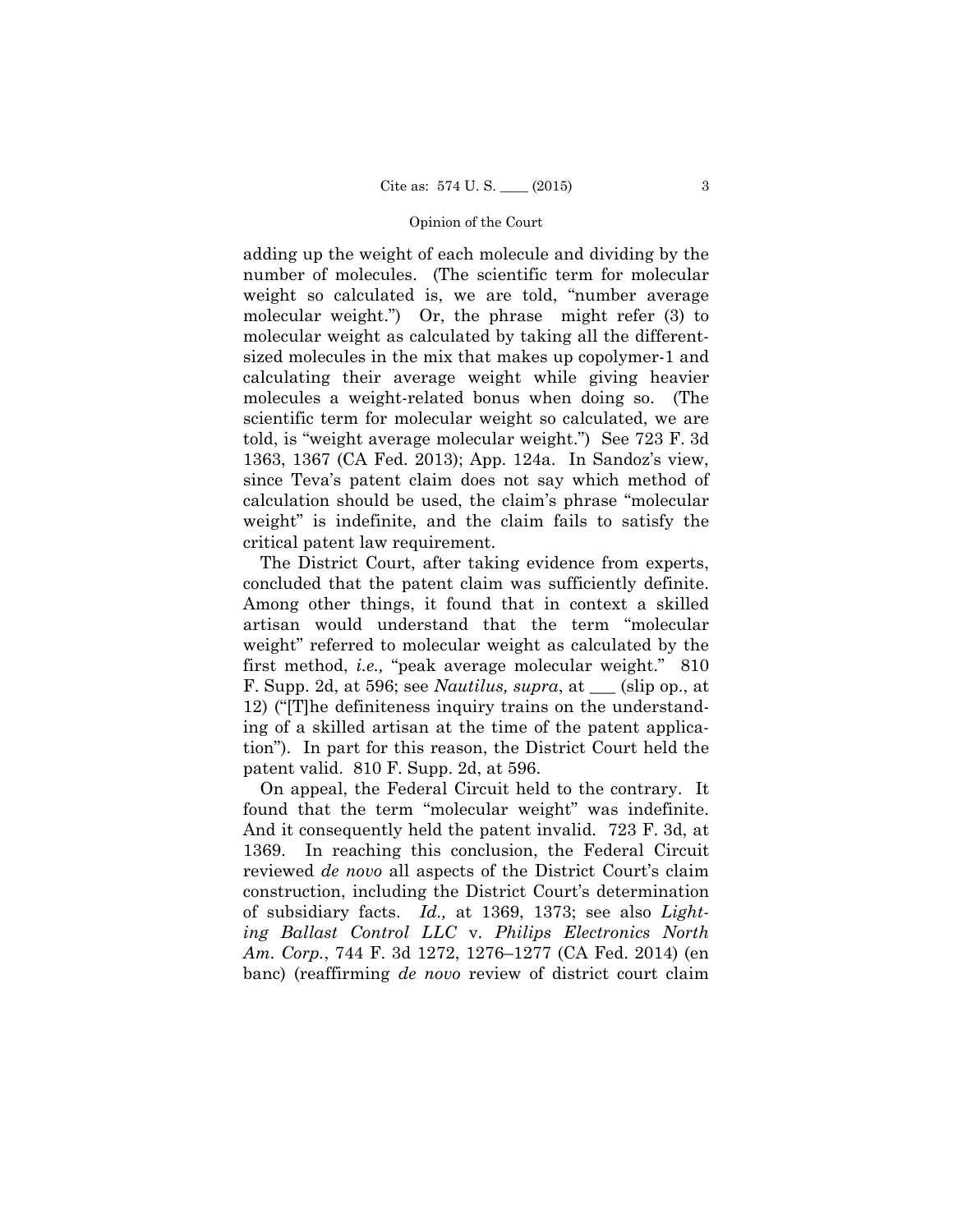construction).

Teva filed a petition for certiorari. And we granted that petition. The Federal Circuit reviews the claim construction decisions of federal district courts throughout the Nation, and we consequently believe it important to clarify the standard of review that it must apply when doing so.

### II A

 erroneous." *Pullman-Standard* v. *Swint*, 456 U. S. 273, Federal Rule of Civil Procedure 52(a)(6) states that a court of appeals "must not . . . set aside" a district court's "[f]indings of fact" unless they are "clearly erroneous." In our view, this rule and the standard it sets forth must apply when a court of appeals reviews a district court's resolution of subsidiary factual matters made in the course of its construction of a patent claim. We have made clear that the Rule sets forth a "clear command." *Anderson* v. *Bessemer City*, 470 U. S. 564, 574 (1985). "It does not make exceptions or purport to exclude certain categories of factual findings from the obligation of a court of appeals to accept a district court's findings unless clearly 287 (1982). Accordingly, the Rule applies to both subsidiary and ultimate facts. *Ibid.* And we have said that, when reviewing the findings of a "'district court sitting without a jury, appellate courts must constantly have in mind that their function is not to decide factual issues *de novo.*'" *Anderson*, *supra*, at 573 (quoting *Zenith Radio Corp.* v. *Hazeltine Research, Inc.*, 395 U. S. 100, 123 (1969)).

Even if exceptions to the Rule were permissible, we cannot find any convincing ground for creating an exception to that Rule here. The Rules Advisory Committee pointed out that, in general, exceptions "would tend to undermine the legitimacy of the district courts . . . , multiply appeals . . . , and needlessly reallocate judicial author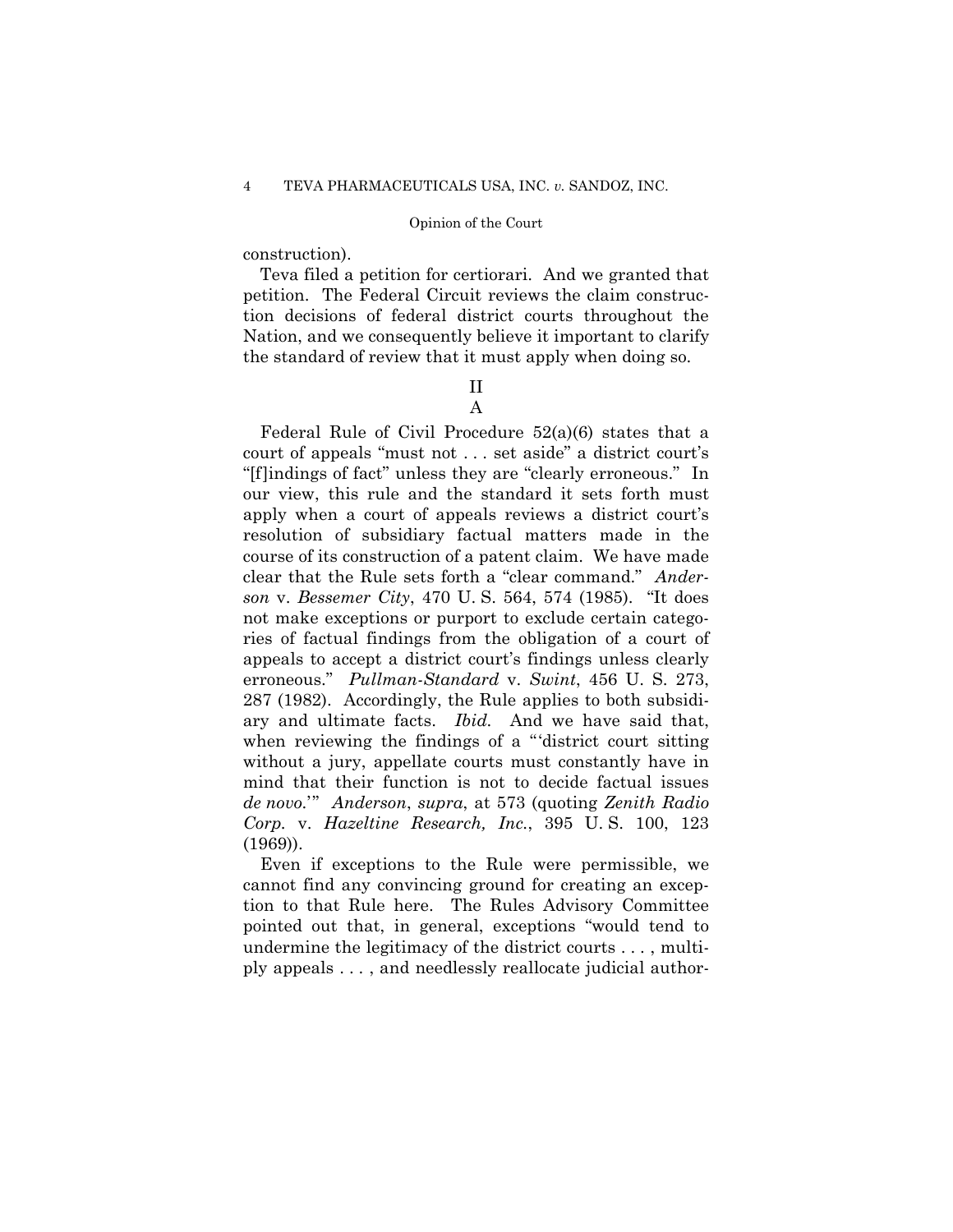ity." Advisory Committee's 1985 Note on subd. (a) of Fed. Rule Civ. Proc. 52, 28 U. S. C. App., pp. 908–909; see also *Anderson*, *supra,* at 574–575 (*de novo* review of factual findings "would very likely contribute only negligibly" to accuracy "at a huge cost in diversion of judicial resources").

 written instruments. *Id.*, at 386, 388, 389. And that task Our opinion in *Markman* neither created, nor argued for, an exception to Rule 52(a). The question presented in that case was a Seventh Amendment question: Should a jury or a judge construe patent claims? 517 U. S., at 372. We pointed out that history provides no clear answer. *Id.,*  at 388. The task primarily involves the construction of is better matched to a judge's skills. *Id.*, at 388 ("The construction of written instruments is one of those things that judges often do and are likely to do better than jurors unburdened by training in exegesis"). We consequently held that claim construction falls "exclusively within the province of the court," not that of the jury. *Id.*, at 372.

 of other written instruments like contracts). Construction When describing claim construction we concluded that it was proper to treat the ultimate question of the proper construction of the patent as a question of law in the way that we treat document construction as a question of law. *Id.*, at 388–391. But this does not imply an exception to Rule 52(a) for underlying factual disputes. We used the term "question of law" while pointing out that a judge, in construing a patent claim, is engaged in much the same task as the judge would be in construing other written instruments, such as deeds, contracts, or tariffs. *Id.*, at 384, 386, 388, 389; see also *Motion Picture Patents Co.* v. *Universal Film Mfg. Co.*, 243 U. S. 502, 510 (1917) (patent claims are "aptly likened to the description in a deed, which sets the bounds to the grant which it contains"); *Goodyear Dental Vulcanite Co.* v. *Davis*, 102 U. S. 222, 227 (1880) (analogizing patent construction to the construction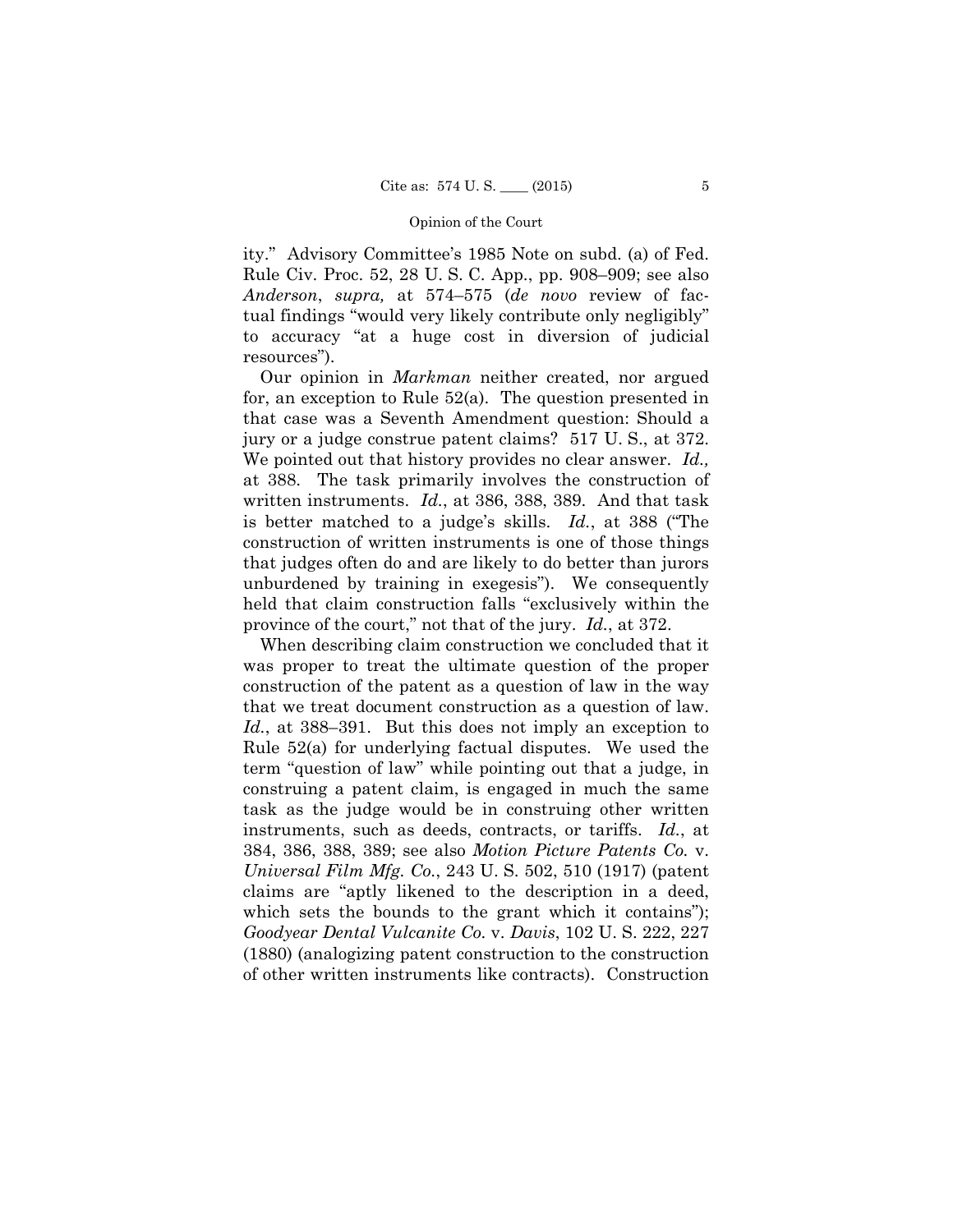"used in their ordinary meaning." *Great Northern R. Co.*  of written instruments often presents a "question solely of law," at least when the words in those instruments are v. *Merchants Elevator Co.*, 259 U. S. 285, 291 (1922). But sometimes, say when a written instrument uses "technical words or phrases not commonly understood," *id.,* at 292, those words may give rise to a factual dispute. If so, extrinsic evidence may help to "establish a usage of trade or locality." *Ibid.* And in that circumstance, the "determination of the matter of fact" will "preced[e]" the "function of construction." *Ibid.*; see also 12 R. Lord, Williston on Contracts §§34:1, p. 2, 34:19, p. 174 (4th ed. 2012) (In contract interpretation, the existence of a "usage"—a "practice or method" in the relevant industry—"is a question of fact" (internal quotation marks omitted)). This factual determination, like all other factual determinations, must be reviewed for clear error. See *Pullman-Standard*, *supra* at 287 (The Rule does not "exclude certain categories of factual findings" and applies to both "subsidiary" and "ultimate" facts (internal quotation marks omitted)).

Accordingly, when we held in *Markman* that the ultimate question of claim construction is for the judge and not the jury, we did not create an exception from the ordinary rule governing appellate review of factual matters. *Markman* no more creates an exception to Rule 52(a) than would a holding that judges, not juries, determine equitable claims, such as requests for injunctions. A conclusion that an issue is for the judge does not indicate that Rule 52(a) is inapplicable. See Fed. Rule Civ. Proc. 52 (setting the standard of review for "[Factual] Findings and Conclusions by the *Court*" (emphasis added)).

 struction, subsidiary factfinding is sometimes necessary. While we held in *Markman* that the ultimate issue of the proper construction of a claim should be treated as a question of law, we also recognized that in patent con-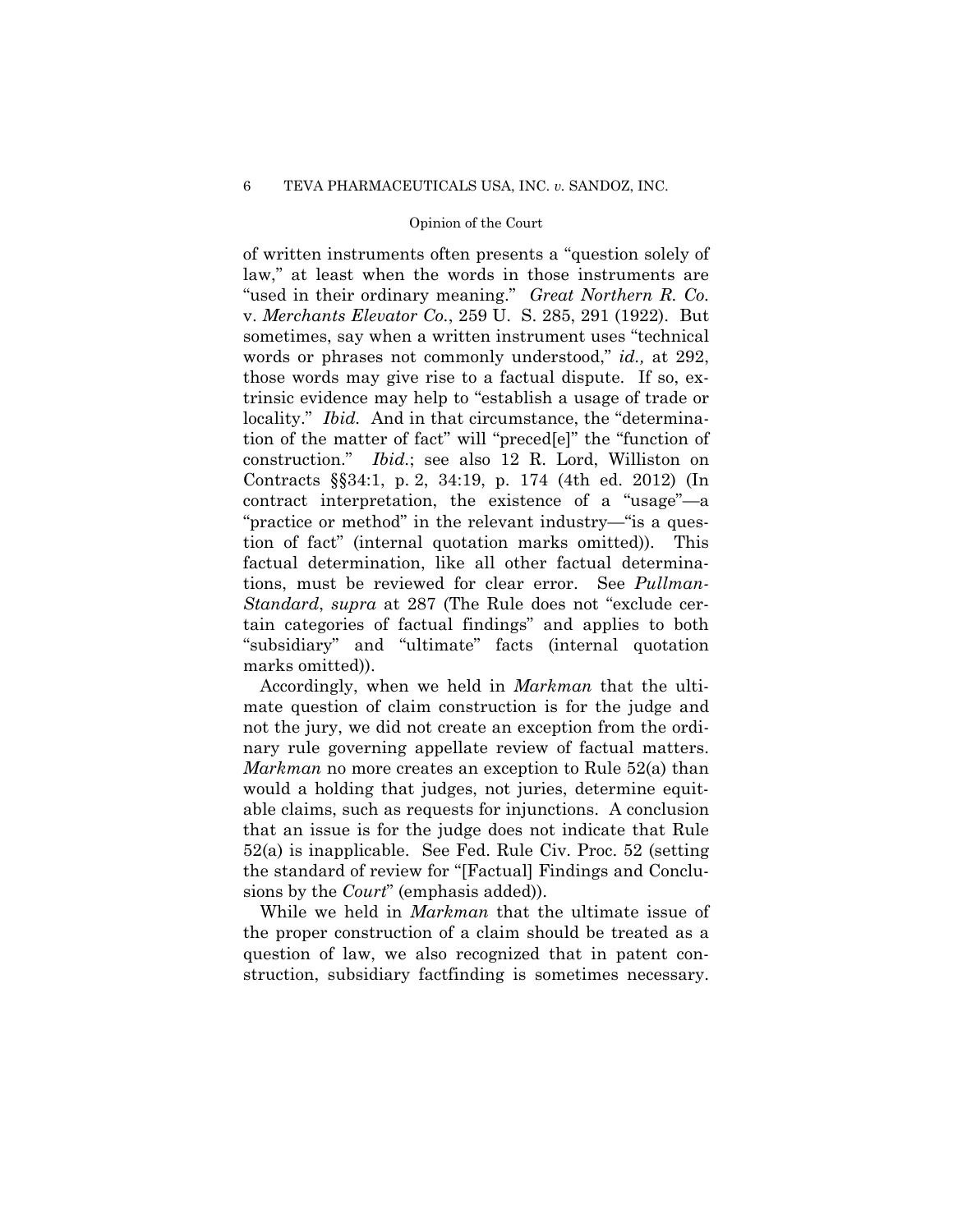judgments" about witnesses. *Id*., at 389. In other words, Indeed, we referred to claim construction as a practice with "evidentiary underpinnings," a practice that "falls" somewhere between a pristine legal standard and a simple historical fact." 517 U. S., at 378, 388, 390. We added that sometimes courts may have to make "credibility we recognized that courts may have to resolve subsidiary factual disputes. And, as explained above, the Rule requires appellate courts to review all such subsidiary factual findings under the "clearly erroneous" standard.

Precedent further supports application of the "clearly erroneous" standard. Before the creation of the Federal Circuit, the Second Circuit explained that in claim construction, the subsidiary "question . . . of how the art understood the term . . . was plainly a question of fact; and unless the [district court's] finding was 'clearly erroneous,' we are to take" it "as controlling." *Harries* v. *Air King Products, Co.*, 183 F. 2d 158, 164 (CA2 1950) (L. Hand, C. J.). We have said the same as to subsidiary factual findings concerning other patent law inquiries, including "obviousness." *Dennison Mfg. Co.* v. *Panduit Corp.*, 475 U. S. 809, 811 (1986) (*per curiam*) ("subsidiary determinations of the District Court" subject to Rule 52(a)'s clear error standard).

Finally, practical considerations favor clear error review. We have previously pointed out that clear error review is "particularly" important where patent law is at issue because patent law is "a field where so much depends upon familiarity with specific scientific problems and principles not usually contained in the general storehouse of knowledge and experience." *Graver Tank & Mfg. Co.* v. *Linde Air Products Co.*, 339 U. S. 605, 610 (1950). A district court judge who has presided over, and listened to, the entirety of a proceeding has a comparatively greater opportunity to gain that familiarity than an appeals court judge who must read a written transcript or perhaps just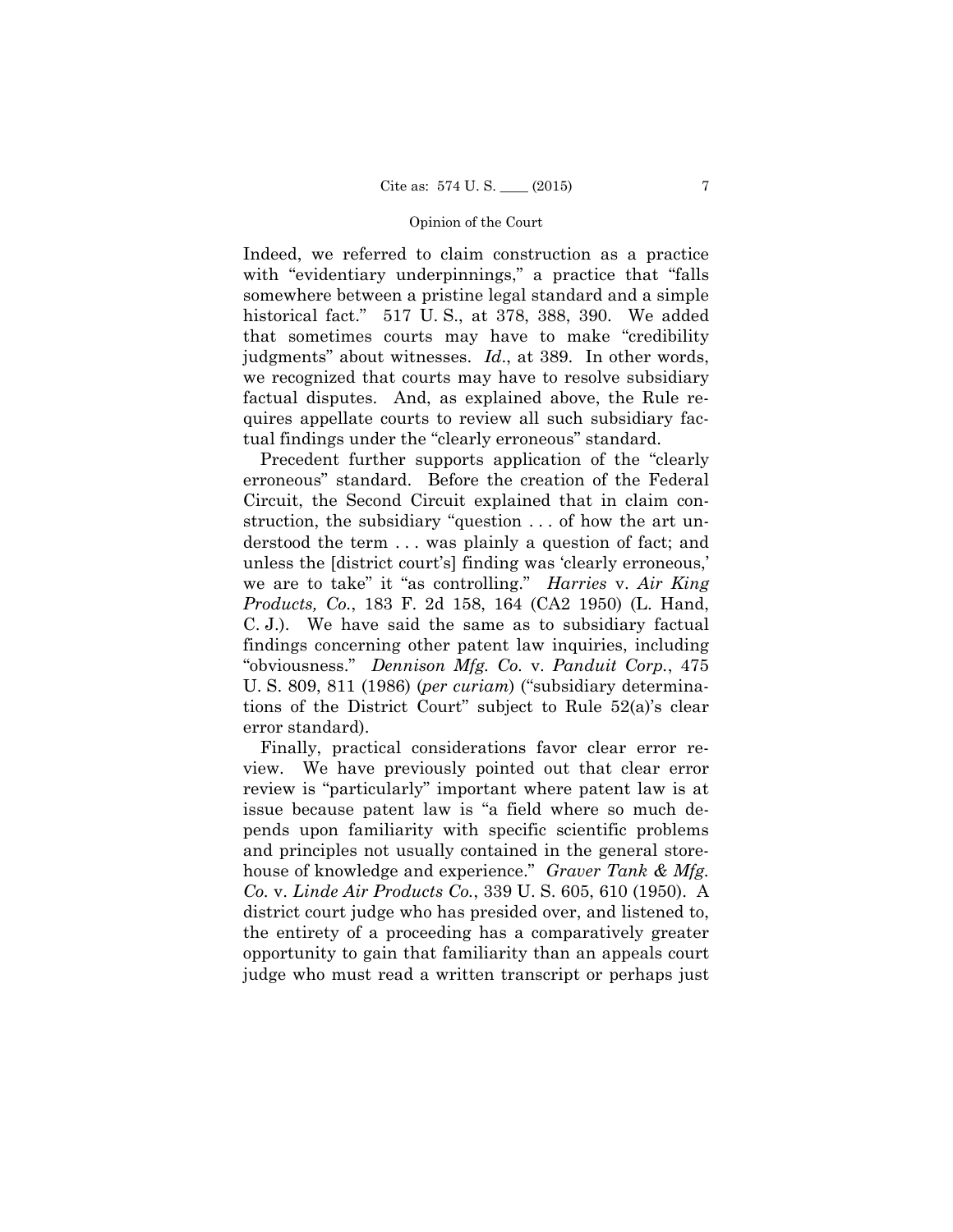those portions to which the parties have referred. Cf. *Lighting Ballast*, 744 F. 3d, at 1311 (O'Malley, J., dissenting) (Federal Circuit judges "lack the tools that district courts have available to resolve factual disputes fairly and accurately," such as questioning the experts, examining the invention in operation, or appointing a court-appointed expert); *Anderson*, 470 U. S., at 574 ("The trial judge's major role is the determination of fact, and with experience in fulfilling that role comes expertise").

B

Sandoz argues that claim construction mostly consists of construing a set of written documents that do not give rise to subsidiary factual disputes. Tr. of Oral Arg. 39. It adds that separating "factual" from "legal" questions is often difficult. And Sandoz, like the Federal Circuit itself, argues that it is simpler for that appellate court to review the entirety of the district court's claim construction *de novo* rather than to apply two separate standards. *Id*., at 38; see also *Lighting Ballast, supra*, at 1284 (criticizing clear error review in part because of the purportedly difficult task of "disentangling" fact from law).

But even were we free to ignore the Federal Rule (which we are not), we would not find this argument convincing. Courts of appeals have long found it possible to separate factual from legal matters. See, *e.g., First Options of Chicago, Inc.* v. *Kaplan*, 514 U. S. 938, 947–948 (1995) (review of factual findings for clear error and legal conclusions *de novo* is the "ordinary" standard for courts of appeals). At the same time, the Federal Circuit's efforts to treat factual findings and legal conclusions similarly have brought with them their own complexities. See *e.g., Cybor Corp.* v. *FAS Technologies, Inc.*, 138 F. 3d 1448, 1454 (CA Fed. 1998) (en banc) (claim construction does not involve "factual evidentiary findings" (citation and internal quotation marks omitted)); *Lighting Ballast*, *supra*, at 1284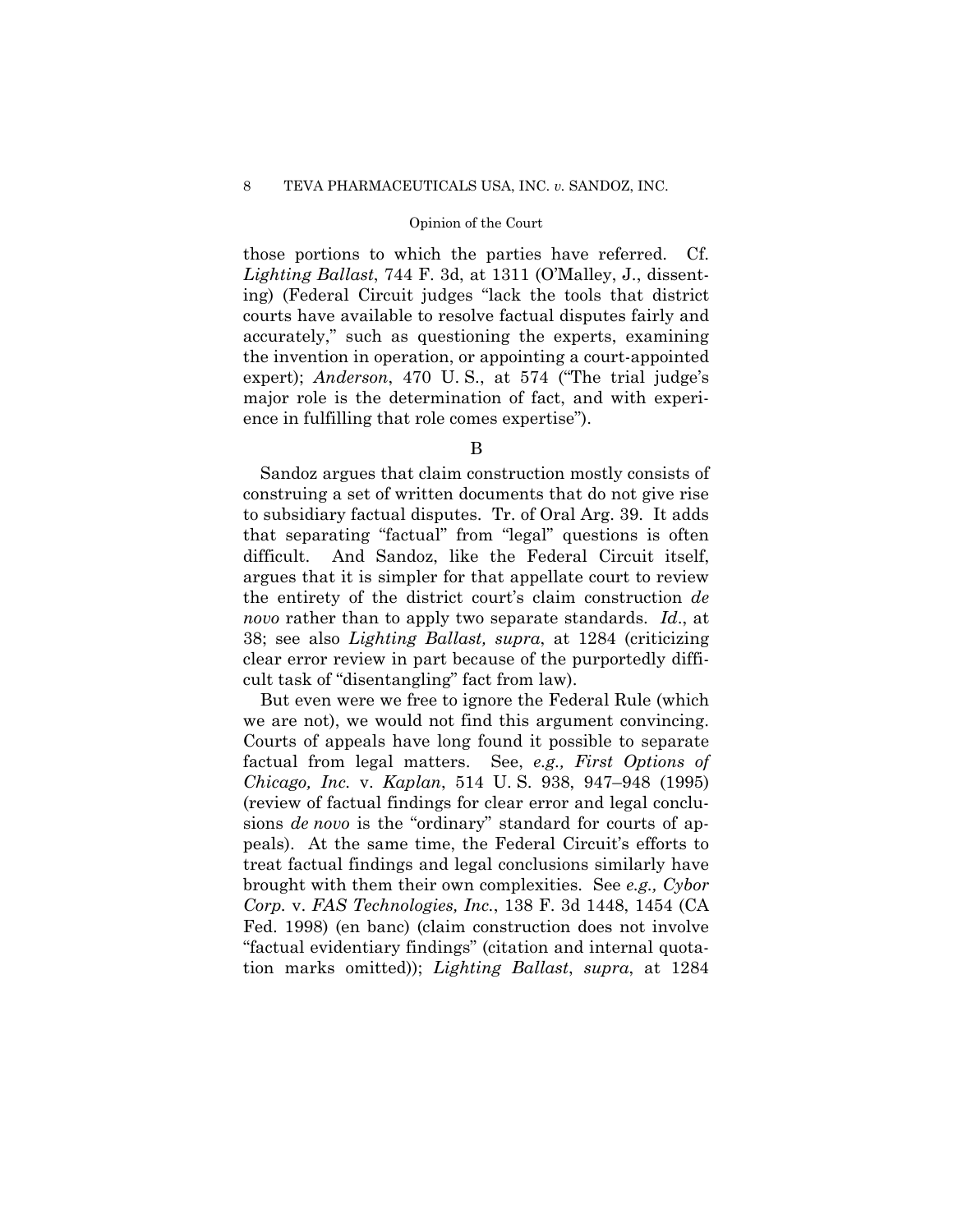(claim construction has "arguably factual aspects"); *Dow Jones & Co.* v. *Ablaise Ltd.*, 606 F. 3d 1338, 1344–1345 (CA Fed. 2010) ("[T]his court," while reviewing claim construction without deference, "takes into account the views of the trial judge"); *Nazomi Communications Inc.*, v. *Arm Holdings, PLC*, 403 F. 3d 1364, 1371 (CA Fed. 2005) ("[C]ommon sense dictates that the trial judge's view will carry weight" (citation and internal quotation marks omitted)); *Lightning Ballast, supra*, at 1294 (Lourie, J., concurring) (we should "rarely" overturn district court's true subsidiary factfinding; "we should, and do, give proper informal deference to the work of judges of a subordinate tribunal"); *Cybor*, *supra*, at 1480 (opinion of Newman, J.) ("By continuing the fiction that there are no facts to be found in claim interpretations, we confound rather than ease the litigation process"); see also *Anderson*, *supra*, at 575 (the parties "have already been forced to concentrate their energies and resources on persuading the trial judge that their account of the facts is the correct one; requiring them to persuade three more judges at the appellate level is requiring too much"); Brief for Peter S. Menell et al. as *Amici Curiae* 5 (Federal Circuit overturns district court claim construction at unusually high rate).

Finally, the Circuit feared that "clear error" review would bring about less uniformity. *Lighting Ballast*, *supra*, at 1280. Neither the Circuit nor Sandoz, however, has shown that (or explained why) divergent claim construction stemming from divergent findings of fact (on subsidiary matters) should occur more than occasionally. After all, the Federal Circuit will continue to review *de novo* the district court's ultimate interpretation of the patent claims. And the attorneys will no doubt bring cases construing the same claim to the attention of the trial judge; those prior cases will sometimes be binding because of issue preclusion, see *Markman*, 517 U. S., at 391, and sometimes will serve as persuasive authority. Moreover,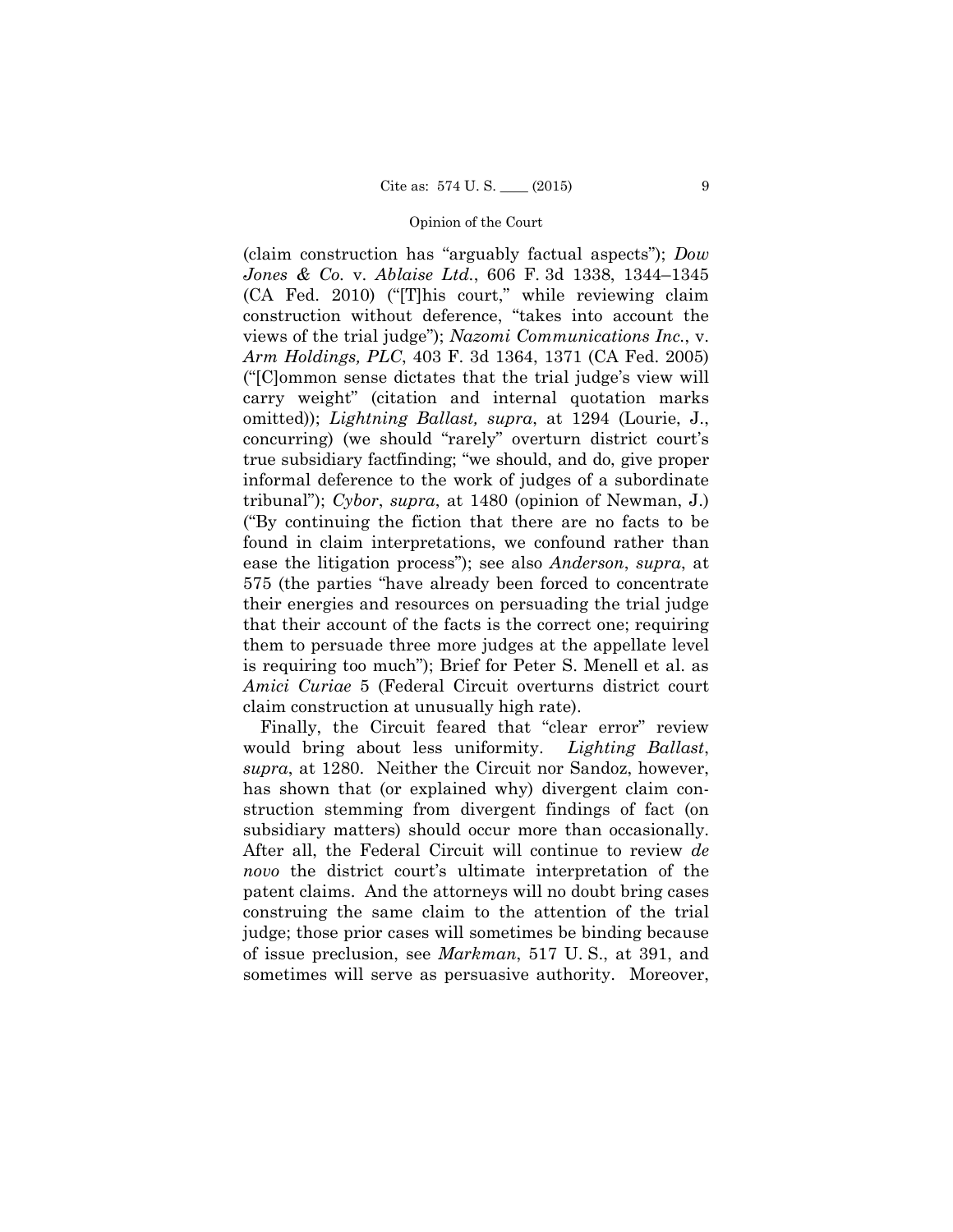it is always possible to consolidate for discovery different cases that involve construction of the same claims. And, as we said in *Markman,* subsidiary factfinding is unlikely to loom large in the universe of litigated claim construction. *Id.*, at 389–390.

 $\mathcal{C}$ 

The dissent argues that claim construction does not involve any "factfinding," or, if it does, claim construction factfinding is akin to the factfinding that underlies our interpretation of statutes. *Post*, at 1, 5–7 (opinion of THOMAS, J.). Its first, broader contention runs contrary to our recognition in *Markman* that claim construction has "evidentiary underpinnings" and that courts construing patent claims must sometimes make "credibility judgments" about witnesses. 517 U. S., at 389–390. Indeed, as discussed in Part III, *infra*, this case provides a perfect example of the factfinding that sometimes underlies claim construction: The parties here presented the District Court with competing fact-related claims by different experts, and the District Court resolved the issues of fact that divided those experts.

The dissent's contention also runs contrary to Sandoz's concession at oral argument that claim construction will sometimes require subsidiary factfinding. Tr. of Oral Arg. 33–34, 38–40. It is in tension with our interpretation of related areas of patent law, such as the interpretation of "obviousness," which we have said involves subsidiary factfinding subject to Rule 52(a)'s clear error review. See *Dennison*, 475 U. S., at 811. And it fights the question presented in this case, which *assumes* the existence of such factfinding. See Pet. for Cert. i (whether "a district court's factual finding in support of its construction of a patent claim term may be reviewed *de novo*, . . . or only for clear error").

Neither do we find factfinding in this context sufficiently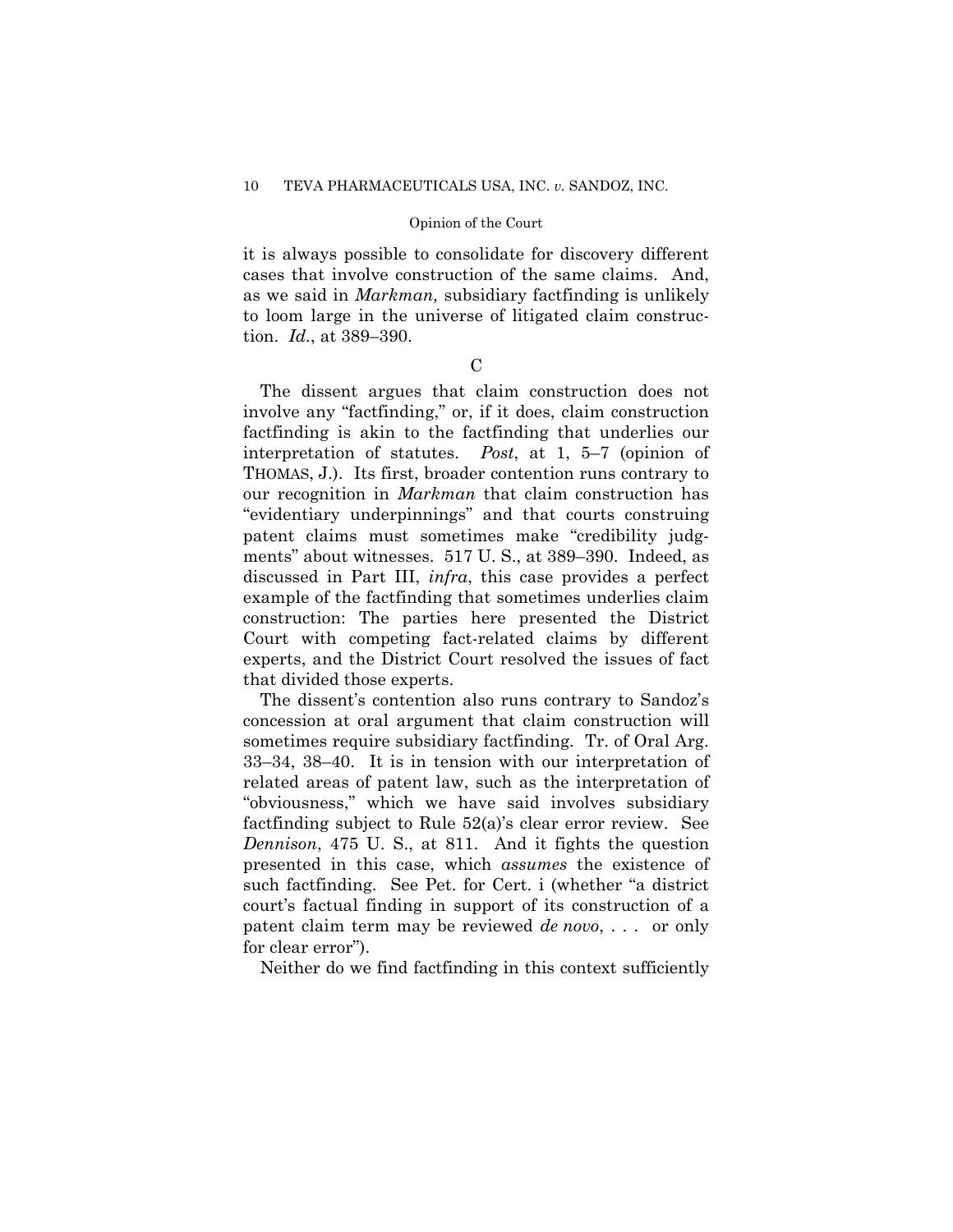similar to the factfinding that underlies statutory interpretation. Statutes, in general, address themselves to the general public; patent claims concern a small portion of that public. Statutes typically (though not always) rest upon congressional consideration of general facts related to a reasonably broad set of social circumstances; patents typically (though not always) rest upon consideration by a few private parties, experts, and administrators of more narrowly circumscribed facts related to specific technical matters. The public, and often an adversarial public, typically considers and discusses the relevant general facts before Congress enacts a statute; only private parties, experts, and administrators likely consider the relevant technical facts before the award of a patent. Given these differences, it is not surprising that this Court has never previously compared patent claim construction in any here relevant way to statutory construction. As discussed *supra,* at 5, however, the Court has repeatedly compared patent claim construction to the construction of other written instruments such as deeds and contracts. See, *e.g., Markman*, *supra,* at 384, 386, 388, 389; *Motion Picture Patent Co.,* 243 U. S., at 510; *Goodyear,* 102 U. S., at 227.

### D

Now that we have set forth *why* the Federal Circuit must apply clear error review when reviewing subsidiary factfinding in patent claim construction, it is necessary to explain *how* the rule must be applied in that context. We recognize that a district court's construction of a patent claim, like a district court's interpretation of a written instrument, often requires the judge only to examine and to construe the document's words without requiring the judge to resolve any underlying factual disputes. As all parties agree, when the district court reviews only evidence intrinsic to the patent (the patent claims and speci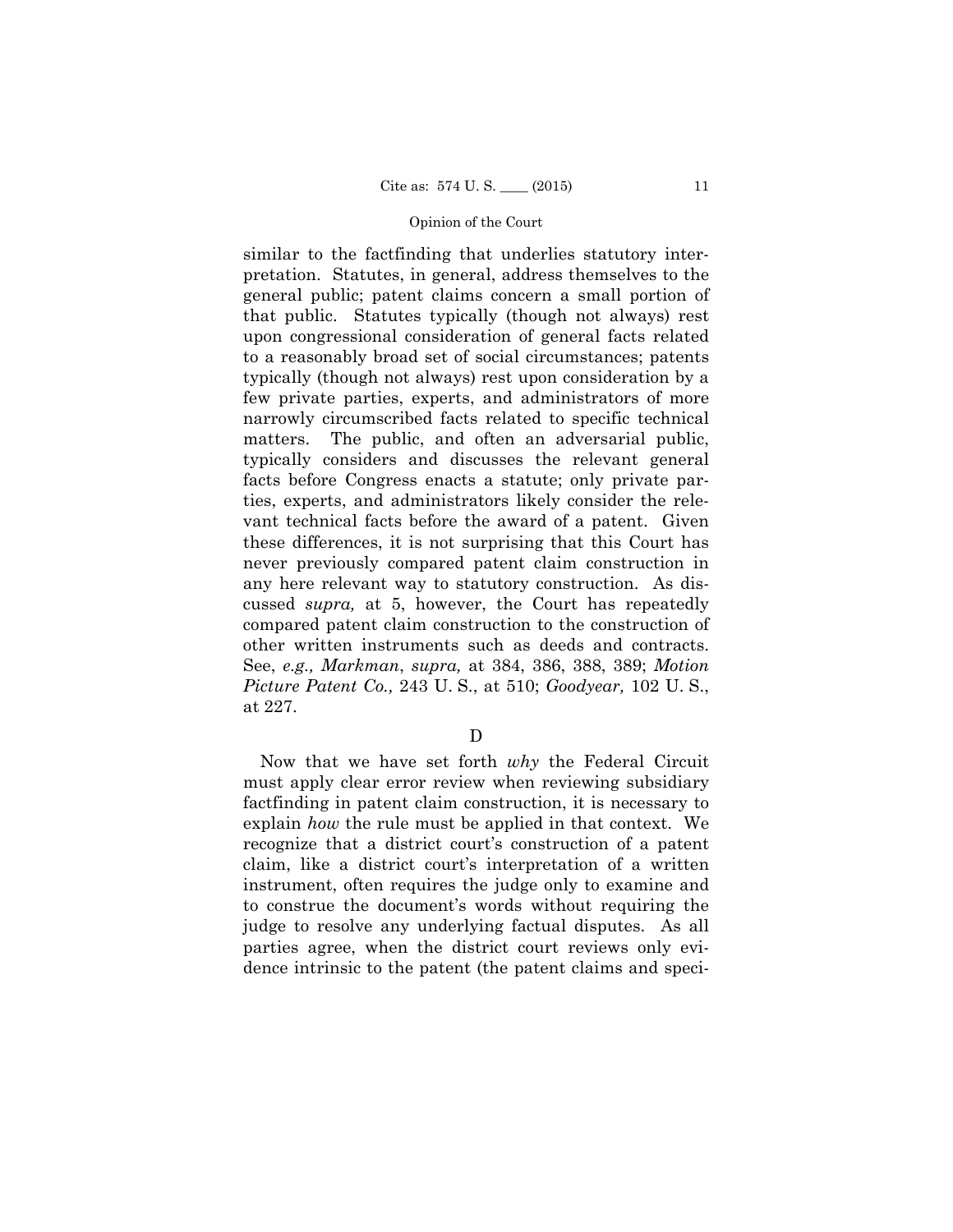construction *de novo.* See Brief for Petitioners 27, Refications, along with the patent's prosecution history), the judge's determination will amount solely to a determination of law, and the Court of Appeals will review that ply Brief 16; Brief for Respondents 43; see also Brief for United States as *Amicus Curiae* 12–13.

In some cases, however, the district court will need to look beyond the patent's intrinsic evidence and to consult extrinsic evidence in order to understand, for example, the background science or the meaning of a term in the relevant art during the relevant time period. See, *e.g., Seymour* v. *Osborne*, 11 Wall. 516, 546 (1871) (a patent may be "so interspersed with technical terms and terms of art that the testimony of scientific witnesses is indispensable to a correct understanding of its meaning"). In cases where those subsidiary facts are in dispute, courts will need to make subsidiary factual findings about that extrinsic evidence. These are the "evidentiary underpinnings" of claim construction that we discussed in *Markman*, and this subsidiary factfinding must be reviewed for clear error on appeal.

For example, if a district court resolves a dispute between experts and makes a factual finding that, in general, a certain term of art had a particular meaning to a person of ordinary skill in the art at the time of the invention, the district court must then conduct a legal analysis: whether a skilled artisan would ascribe that same meaning to that term *in the context of the specific patent claim under review*. That is because "[e]xperts may be examined to explain terms of art, and the state of the art, at any given time," but they cannot be used to prove "the proper or legal construction of any instrument of writing." *Winans* v. *New York & Erie R. Co.*, 21 How. 88, 100–101 (1859); see also *Markman*, *supra*, at 388 ("'Where technical terms are used, or where the qualities of substances . . . or any similar data necessary to the comprehension of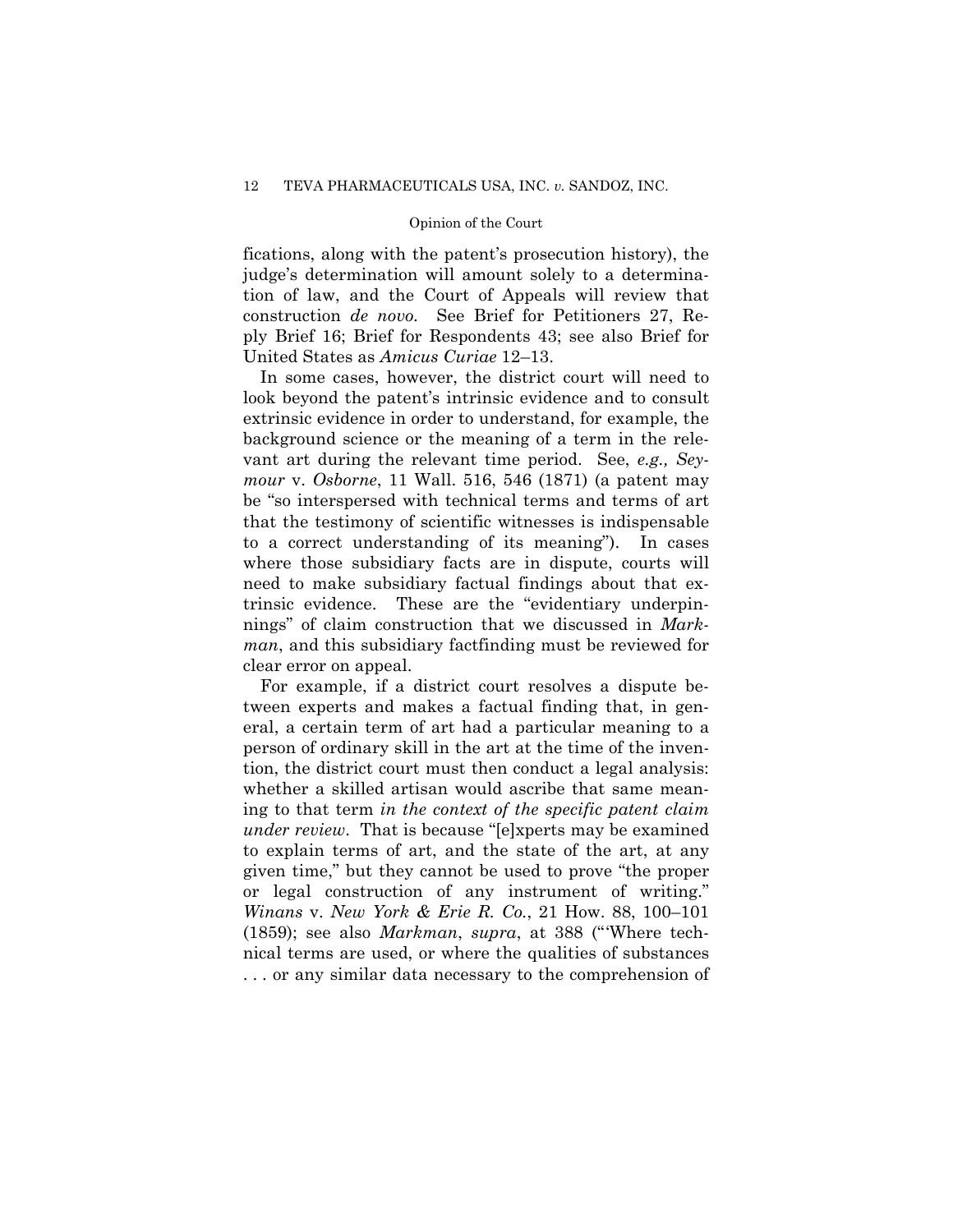jects, and any other means of information be employed. the language of the patent are unknown to the judge, the testimony of witnesses may be received upon these sub-*But in the actual interpretation of the patent the court proceeds upon its own responsibility, as an arbiter of the law, giving to the patent its true and final character and force*'" (quoting 2 W. Robinson, Law of Patents §732, pp. 482–483 (1890); emphasis in original)).

 court's ultimate construction of the claim *de novo*. But, to Accordingly, the question we have answered here concerns review of the district court's resolution of a subsidiary factual dispute that helps that court determine the proper interpretation of the written patent claim. The district judge, after deciding the factual dispute, will then interpret the patent claim in light of the facts as he has found them. This ultimate interpretation is a legal conclusion. The appellate court can still review the district overturn the judge's resolution of an underlying factual dispute, the Court of Appeals must find that the judge, in respect to those factual findings, has made a clear error. Fed. Rule Civ. Proc. 52(a)(6).

In some instances, a factual finding will play only a small role in a judge's ultimate legal conclusion about the meaning of the patent term. But in some instances, a factual finding may be close to dispositive of the ultimate legal question of the proper meaning of the term in the context of the patent. Nonetheless, the ultimate question of construction will remain a legal question. Simply because a factual finding may be nearly dispositive does not render the subsidiary question a legal one. "[A]n issue does not lose its factual character merely because its resolution is dispositive of the ultimate" legal question. *Miller* v. *Fenton*, 474 U. S. 104, 113 (1985). It is analogous to a judge (sitting without a jury) deciding whether a defendant gave a confession voluntarily. The answer to the legal question about the voluntariness of the confes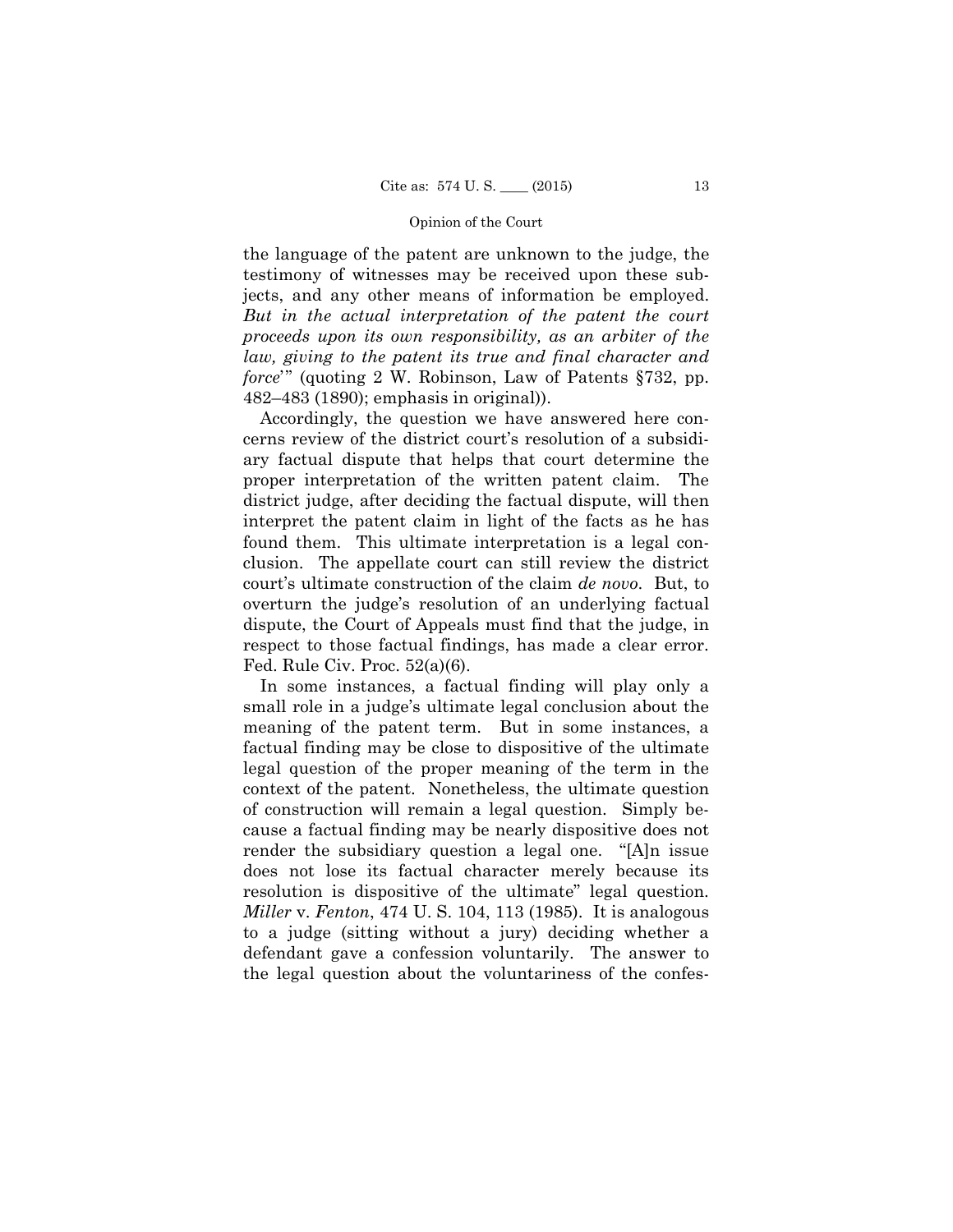sion may turn upon the answer to a subsidiary factual question, say "whether in fact the police engaged in the intimidation tactics alleged by the defendant." *Id.,* at 112. An appellate court will review the trial judge's factual determination about the alleged intimidation deferentially (though, after reviewing the factual findings, it will review a judge's ultimate determination of voluntariness *de novo*). See *id.*, at 112–118. An appellate court similarly should review for clear error those factual findings that underlie a district court's claim construction.

#### III

We can illustrate our holding by considering an instance in which Teva*,* with the support of the Solicitor General, argues that the Federal Circuit wrongly reviewed the District Court's factual finding *de novo.* See Brief for Petitioners 54–56; Brief for United States as *Amicus Curiae* 31–32. Recall that Teva's patent claim specifies an active ingredient with a "molecular weight of about 5 to 9 kilodaltons." Recall Sandoz's basic argument, namely that the term "molecular weight" is indefinite or ambiguous. The term might refer to the weight of the most numerous molecule, it might refer to weight as calculated by the average weight of all molecules, or it might refer to weight as calculated by an average in which heavier molecules count for more. The claim, Sandoz argues, does not tell us which way we should calculate weight. See Part I, *supra.*

To illustrate, imagine we have a sample of copolymer-1 (the active ingredient) made up of 10 molecules: 4 weigh 6 kilodaltons each, 3 weigh 8 kilodaltons each, and 3 weigh 9 kilodaltons each. Using the first method of calculation, the "molecular weight" would be 6 kilodaltons, the weight of the most prevalent molecule. Using the second method, the molecular weight would be 7.5 (total weight, 75, divided by the number of molecules, 10). Using the third method, the molecular weight would be more than 8, depend-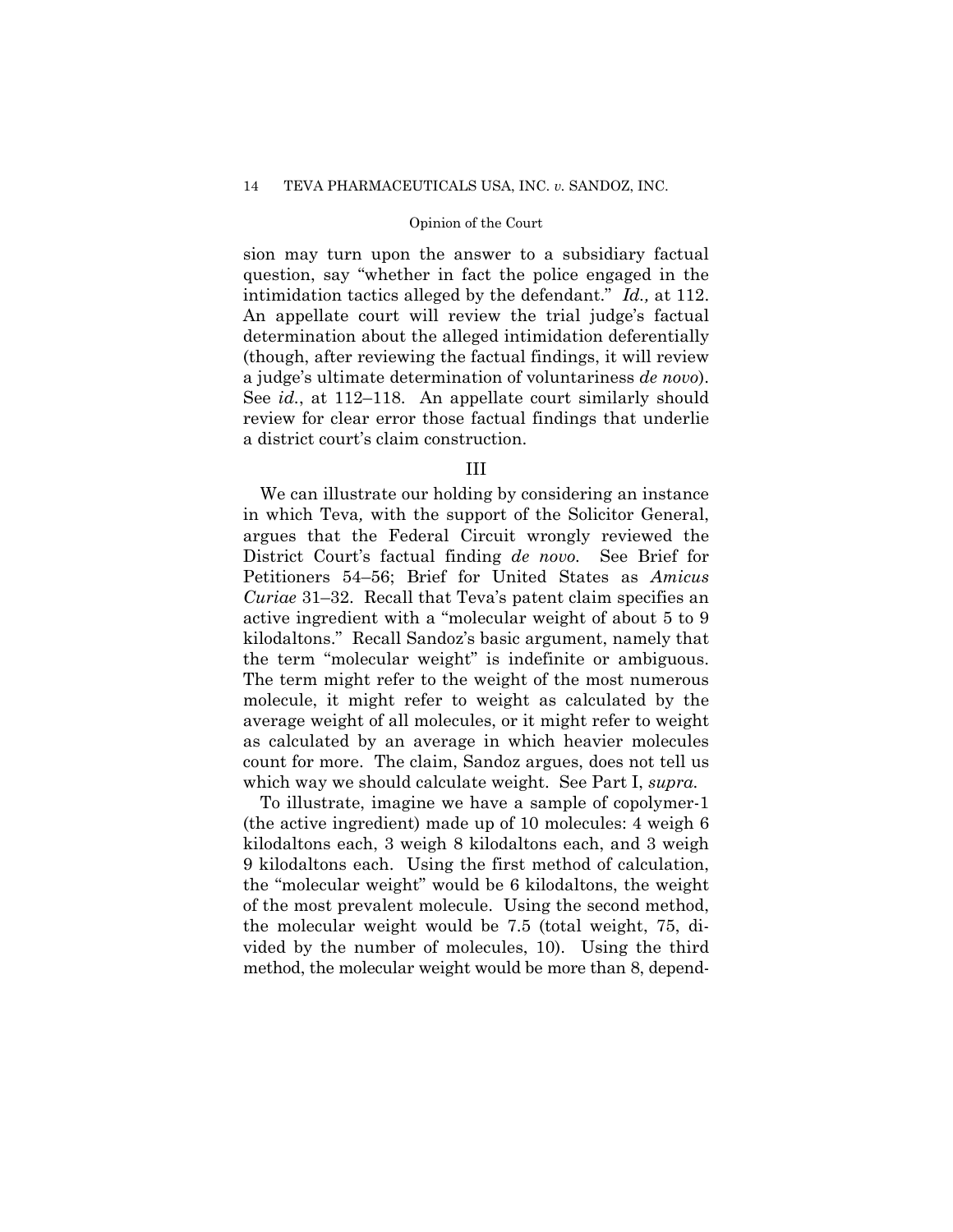ing upon how much extra weight we gave to the heavier molecules.

 Teva could not be right. 810 F. Supp. 2d, at 590. (We the first sample's "molecular weight" is 7.7. According to Teva argued in the District Court that the term "molecular weight" in the patent meant molecular weight calculated in the first way (the weight of the most prevalent molecule, or peak average molecular weight). Sandoz, however, argued that figure 1 of the patent showed that have set forth figure 1 in the Appendix, *infra*). That figure, said Sandoz, helped to show that the patent term did *not* refer to the first method of calculation. Figure 1 shows how the weights of a sample's molecules were distributed in three different samples. The curves indicate the number of molecules of each weight that were present in each of the three. For example, the figure's legend says that Teva, that should mean that molecules weighing 7.7 kilodaltons were the most prevalent molecules in the sample. But, look at the curve, said Sandoz. It shows that the most prevalent molecule weighed, not 7.7 kilodaltons, but slightly less than 7.7 (about 6.8) kilodaltons. See App. 138a–139a. After all, the *peak* of the first molecular weight distribution curve (the solid curve in the figure) is not at precisely 7.7 kilodaltons, but at a point just before 7.7. Thus, argued Sandoz, the figure shows that the patent claim term "molecular weight" did not mean molecular weight calculated by the first method. It must mean something else. It is indefinite. 810 F. Supp. 2d, at 590.

The District Court did not accept Sandoz's argument. Teva's expert testified that a skilled artisan would understand that converting data from a chromatogram to molecular weight distribution curves like those in figure 1 would cause the peak on each curve to shift slightly; this could explain the difference between the value indicated by the peak of the curve (about 6.8) and the value in the figure's legend (7.7). App. 138a–139a. Sandoz's expert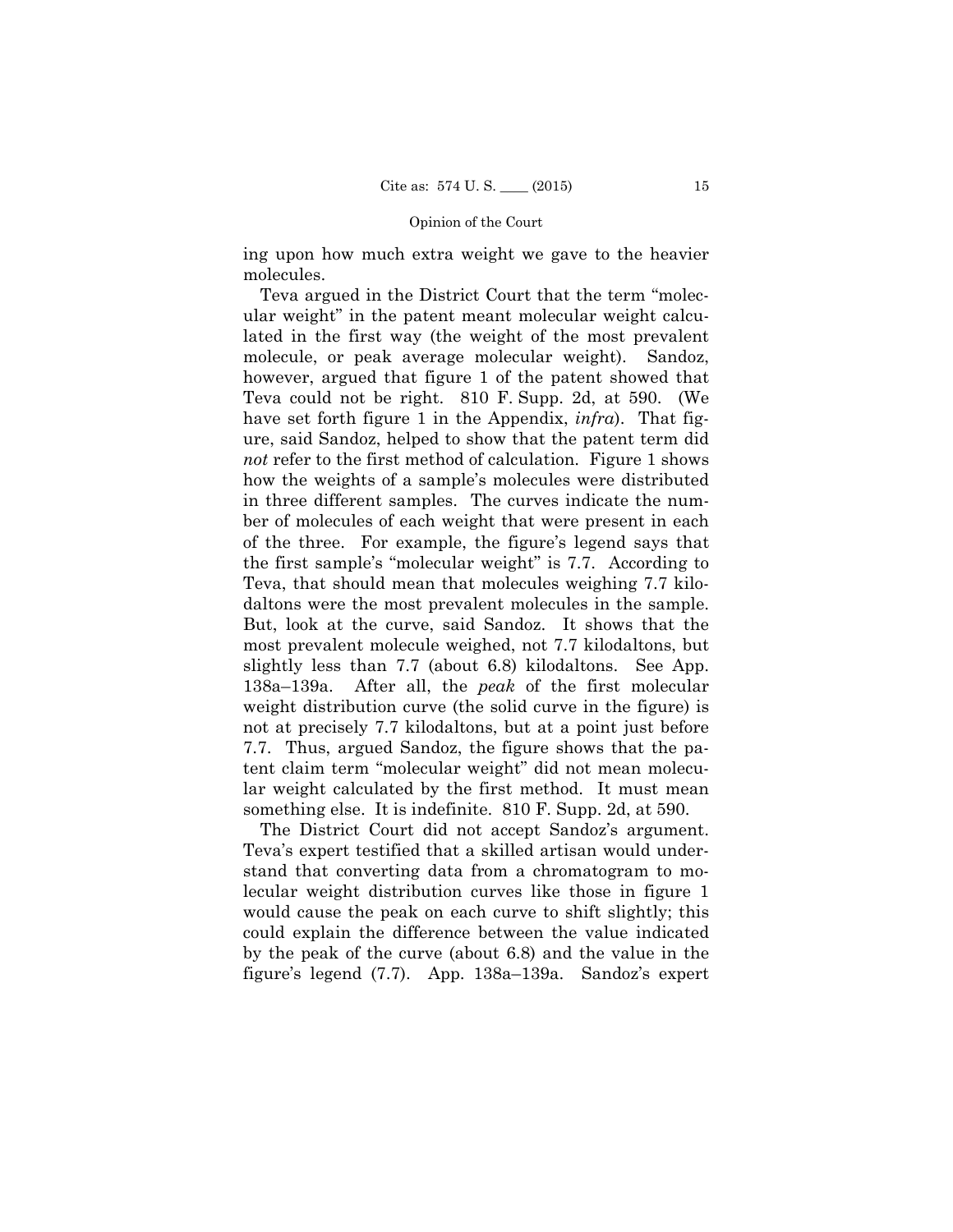testified that no such shift would occur. App. 375a–376a. The District Court credited Teva's expert's account, thereby rejecting Sandoz's expert's explanation. 810 F. Supp. 2d, at 589; Brief for Respondents 61. The District Court's finding about this matter was a factual finding—about how a skilled artisan would understand the way in which a curve created from chromatogram data reflects molecular weights. Based on that factual finding, the District Court reached the legal conclusion that figure 1 did not undermine Teva's argument that molecular weight referred to the first method of calculation (peak average molecular weight). 810 F. Supp. 2d, at 590–591.

When the Federal Circuit reviewed the District Court's decision, it recognized that the peak of the curve did not match the 7.7 kilodaltons listed in the legend of figure 1. 723 F. 3d, at 1369. But the Federal Circuit did not accept Teva's expert's explanation as to how a skilled artisan would expect the peaks of the curves to shift. And it failed to accept that explanation without finding that the District Court's contrary determination was "clearly erroneous." See *ibid*. The Federal Circuit should have accepted the District Court's finding unless it was "clearly erroneous." Our holding today makes clear that, in failing to do so, the Federal Circuit was wrong.

Teva claims that there are two additional instances in which the Federal Circuit rejected the District Court's factual findings without concluding that they were clearly erroneous. We leave these matters for the Federal Circuit to consider on remand in light of today's opinion.

We vacate the Federal Circuit's judgment, and we remand the case for further proceedings consistent with this opinion.

*It is so ordered.*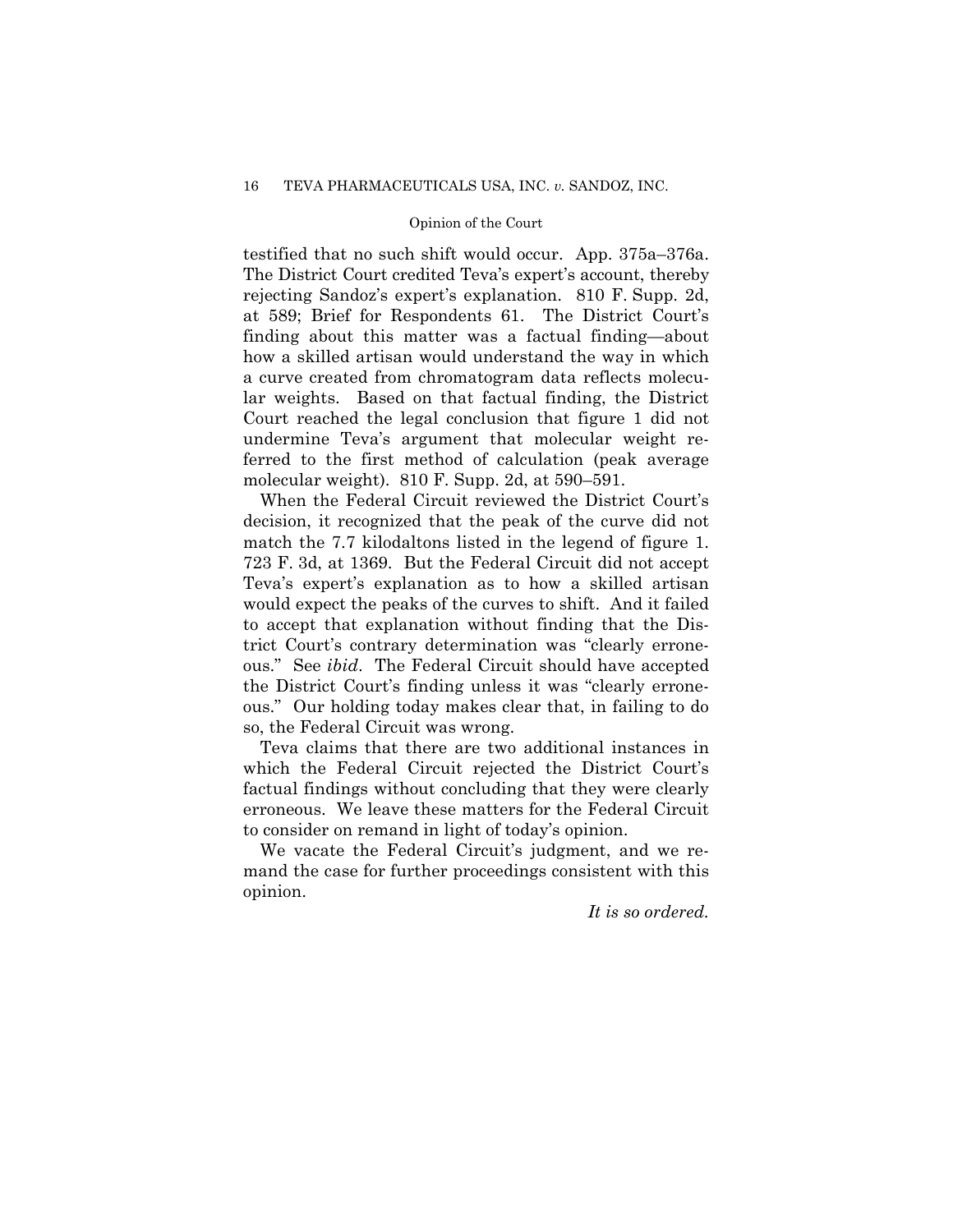Appendix to opinion of the Court

# APPENDIX



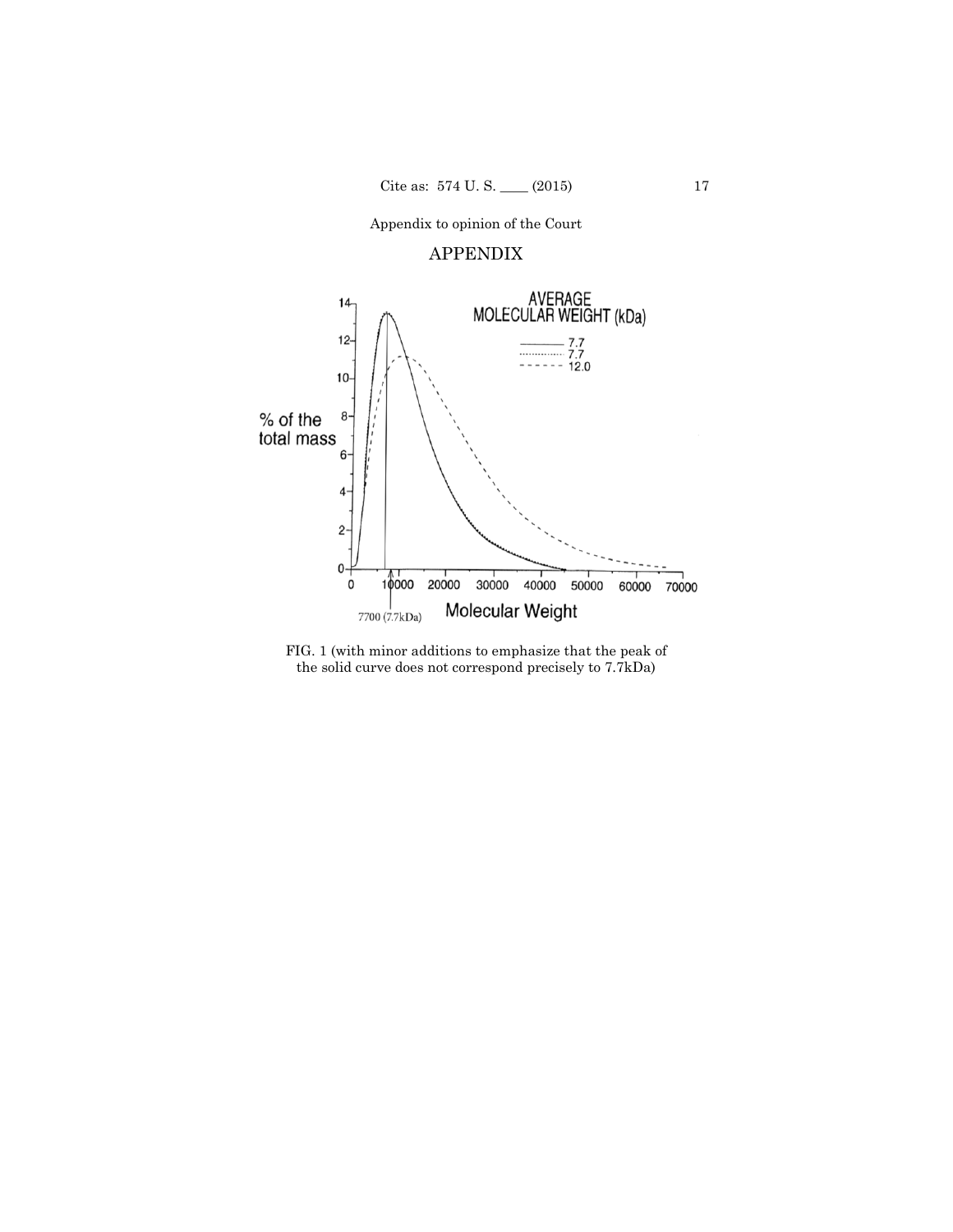### $\frac{1}{2}$  , where  $\frac{1}{2}$ **SUPREME COURT OF THE UNITED STATES**

#### $\frac{1}{2}$  ,  $\frac{1}{2}$  ,  $\frac{1}{2}$  ,  $\frac{1}{2}$  ,  $\frac{1}{2}$  ,  $\frac{1}{2}$ No. 13–854

# TEVA PHARMACEUTICALS USA, INC., ET AL., PETITIONERS *v.* SANDOZ, INC., ET AL.

### ON WRIT OF CERTIORARI TO THE UNITED STATES COURT OF APPEALS FOR THE FEDERAL CIRCUIT

[January 20, 2015]

 JUSTICE THOMAS, with whom JUSTICE ALITO joins, dissenting.

I agree with the Court's conclusion that there is no special exception to Federal Rule of Civil Procedure  $52(a)(6)$  for claim construction. But that is not the question in this case. Because Rule  $52(a)(6)$  provides for clear error review only of "findings of fact" and "does not apply to conclusions of law," *Pullman-Standard* v. *Swint*, 456 U. S. 273, 287 (1982), the question here is whether claim construction involves findings of  $fact.1$  Because it does not, Rule 52(a)(6) does not apply, and the Court of Appeals properly applied a *de novo* standard of review.

I

——————

In reaching the contrary conclusion, the majority fails to

<sup>1</sup>The majority argues that we are bound by petitioners' phrasing of the question presented and by respondents' concession at oral argument that claim construction "will sometimes require subsidiary factfinding." *Ante,* at 10–11. But the parties' stipulations that claim construction involves subsidiary factual determinations, with which I do not quarrel, do not settle the question whether those determinations are "findings of fact" within the meaning of Rule  $52(a)(6)$ . And to the extent that the majority premises its holding on what it sees as stipulations that these determinations *are* "findings of fact" for purposes of Rule  $52(a)(6)$ , then its holding applies only to the present dispute, and other parties remain free to contest this premise in the future.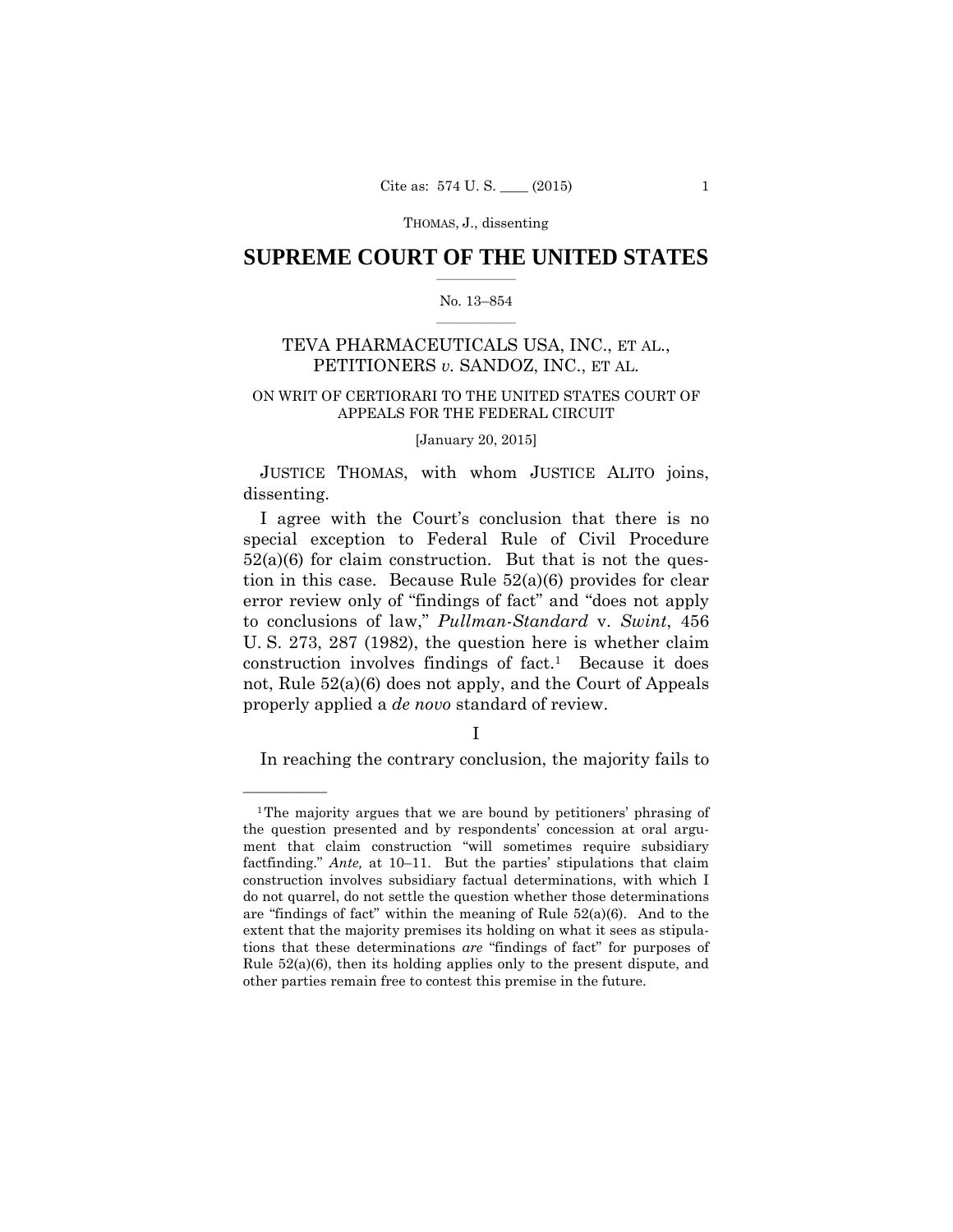engage the "vexing . . . distinction between questions of fact and questions of law." *Id.,* at 288. Unfortunately, "Rule 52(a) does not furnish particular guidance with respect to distinguishing law from fact," and we have found it difficult to discern "any other rule or principle that will unerringly" differentiate the two. *Ibid*. That inquiry is thus not as simple as pointing out the undeniable "evidentiary underpinnings" of claim construction. *Ante,* at 10–11.

 168 (1995) (SCALIA, J., concurring in part and concurring Instead, we must consider how "findings of fact" and "conclusions of law" were understood at the time Rule 52 was adopted. Cf. *Tome* v. *United States*, 513 U. S. 150, in judgment) (noting that, because the federal rules have their background in common-law principles, "the body of common law knowledge must be a source of guidance in our interpretation of the Rules" (internal quotation marks omitted)). Unfortunately, the pre-1937 evidence of this Court's treatment of evidentiary determinations underlying claim construction is inconclusive. In several decisions, the Court considered extrinsic evidence related to claim construction with no apparent deference to the District Courts' findings based on that evidence. *Coupe* v. *Royer*, 155 U. S. 565, 576 (1895); *Loom Co.* v. *Higgins*, 105 U. S. 580, 584–587 (1882); *Tilghman* v. *Proctor*, 102 U. S. 707, 729–731 (1881); *Winans* v. *Denmead*, 15 How. 330, 339 (1854). None of those decisions, however, expressly turned on a disagreement over a subsidiary evidentiary determination.

Absent specific evidence of the treatment of a particular issue at the time Rule 52 was adopted, we have drawn analogies to the treatment of other issues under Rule 52(a)(6). See, *e.g., Pullman*, *supra,* at 288. In general, we have treated district-court determinations as "analytically more akin to a fact" the more they pertain to a simple historical fact of the case, and as "analytically more akin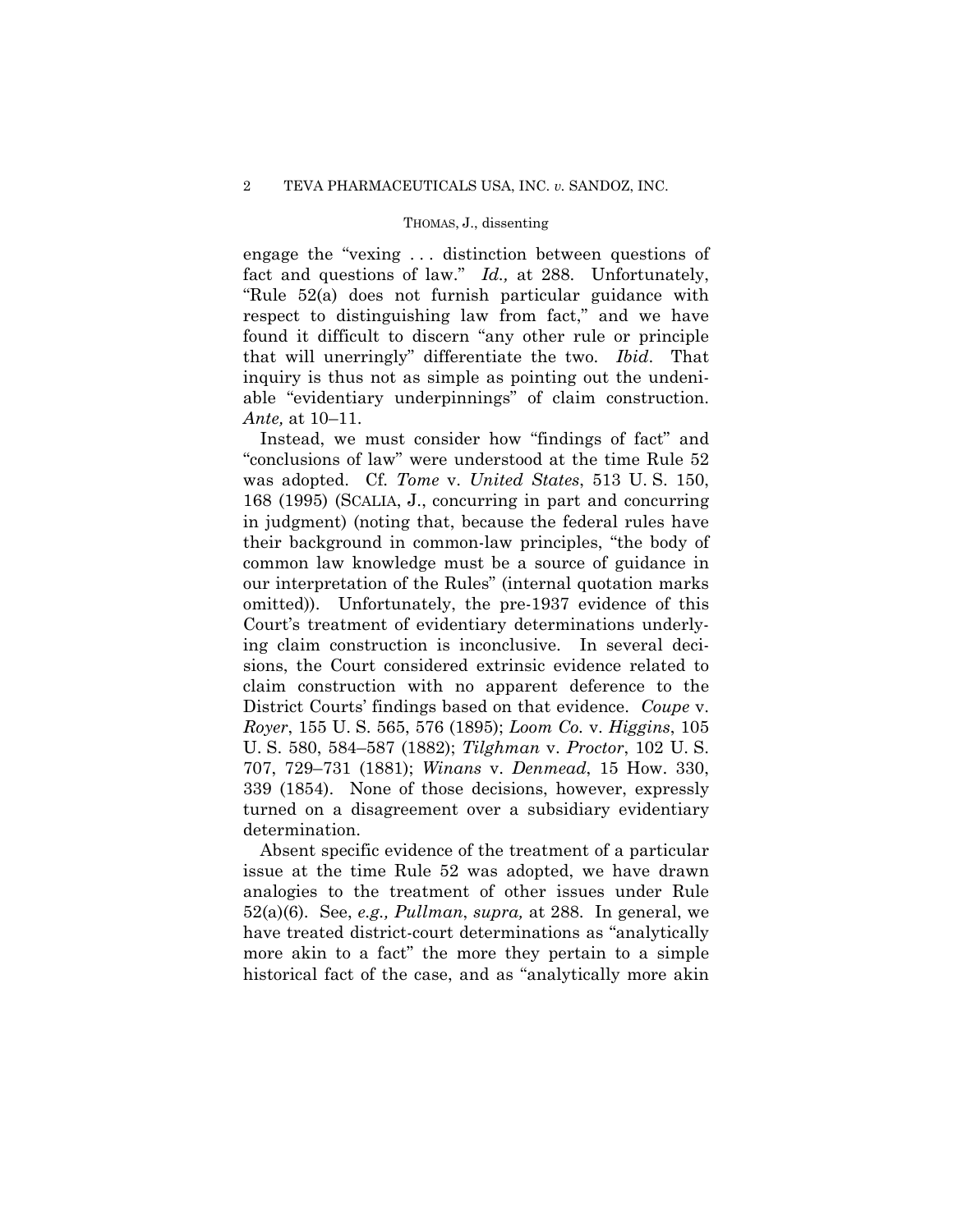to . . . a legal conclusion" the more they define rules applicable beyond the parties' dispute. *Miller* v. *Fenton*, 474 U. S. 104, 116 (1985); see also *Bose Corp.* v. *Consumers Union of United States, Inc.*, 466 U. S. 485 (1984); *Baumgartner* v. *United States*, 322 U. S. 665, 671 (1944). Under this approach, determinations underlying claim construction fall on the law side of the dividing line.

A

Patents are written instruments, so other written instruments supply the logical analogy. See *Markman* v. *Westview Instruments, Inc.*, 517 U. S. 370, 381 (1996). And as the majority recognizes, the construction of written instruments is generally a question of law. See *ante,* at 5. But in certain contexts, a court construing a written instrument makes subsidiary determinations that the law treats as findings of fact.

The classic case of a written instrument whose construction does *not* involve subsidiary findings of fact is a statute. Our treatment of subsidiary evidentiary findings underlying statutory construction as conclusions of law makes sense for two reasons.

First, although statutory construction may demand some inquiry into legislative "intent," that inquiry is analytically legal: The meaning of a statute does not turn on what an individual lawmaker intended as a matter of fact, but only on what intent has been enacted into law through the constitutionally defined channels of bicameralism and presentment. See *Wyeth* v. *Levine*, 555 U. S. 555, 587 (2009) (THOMAS, J., concurring in judgment). This remains so even if deciding what passed through those channels requires a court to determine a "fact" of historical understanding through an examination of extrinsic evidence. See, *e.g., Sosa v. Alvarez-Machain*, 542 U. S. 692, 714–715 (2004) (examining the historical understanding of the term "law of nations" when the Alien Tort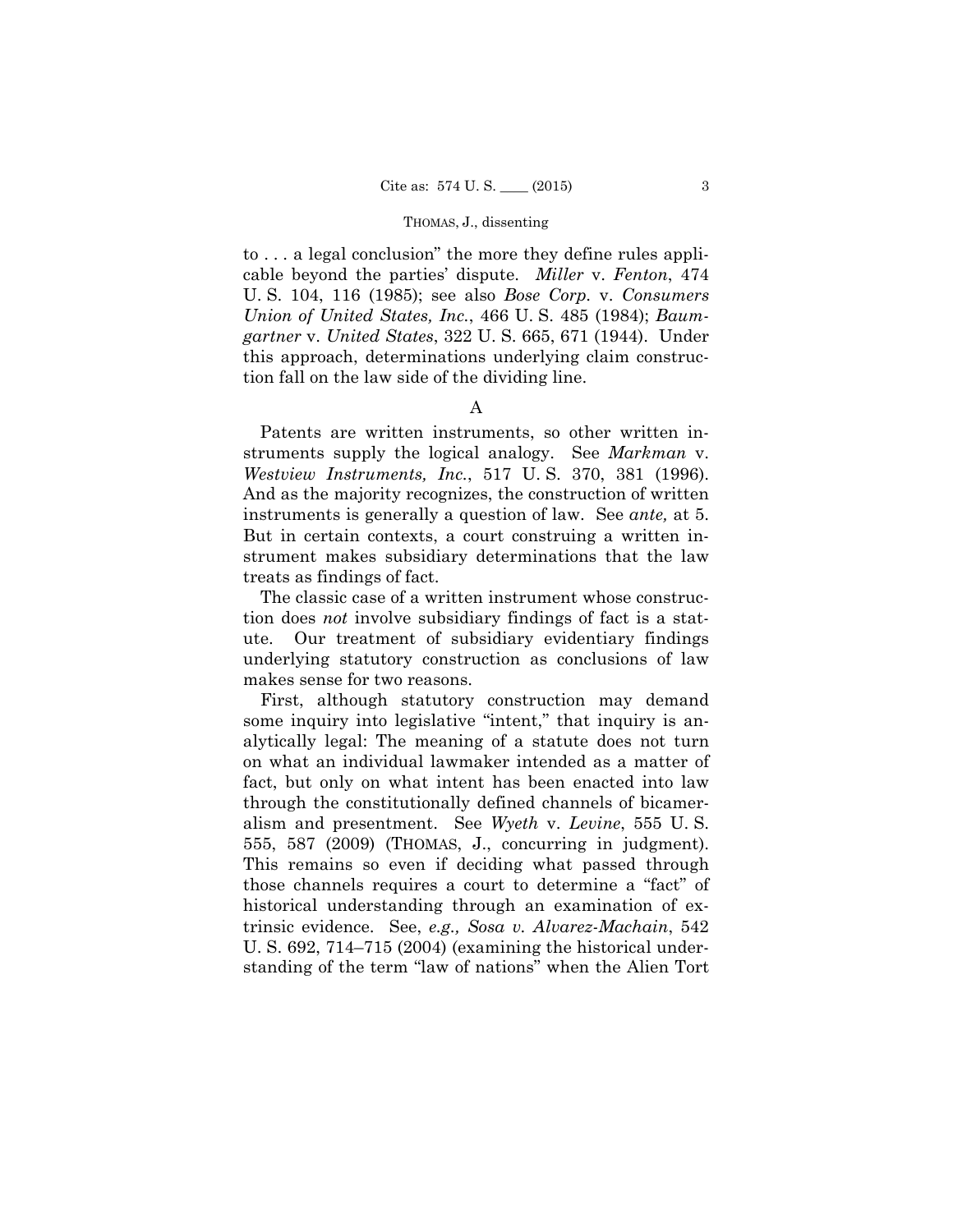Statute was enacted); see also, *e.g., McIntyre* v. *Ohio Elections Comm'n*, 514 U. S. 334, 359–366 (1995) (THOMAS, J., concurring in judgment) (construing a constitutional provision by asking how the words were originally understood and marshaling evidence of that understanding). The Court has given no hint that this practice changes when the statute it construes is a land patent that is, a public land grant. See *Leo Sheep Co.* v. *United States*, 440 U. S. 668, 669 (1979) (making detailed historical findings in the course of construing a land grant because "'courts, in construing a statute, may with propriety recur to the history of the times when it was passed . . . in order to ascertain the reason as well as the meaning of particular provisions in it'"); see also *Marvin M. Brandt Revocable Trust* v. *United States*, 572 U. S. \_\_\_, \_\_\_ (2014) (slip op., at 10) (looking to the historical background against which a land grant was passed to confirm its interpretation).

Second, statutes govern the rights and duties of the public as a whole, so subsidiary evidentiary findings shape legal rules that apply far beyond the boundaries of the dispute involved. Our rules of construction for legislative acts have long been consciously shaped by the public's stake in those acts. See, *e.g., The Binghamton Bridge*, 3 Wall. 51, 75 (1866) (describing a rule of construction borrowed from English common law and reflected in the decisions of the several States).

The construction of contracts and deeds, by contrast, sometimes involves subsidiary findings of fact. Our treatment of subsidiary evidentiary findings as findings of fact in this context makes sense because, in construing contracts and deeds, "the avowed purpose and primary function of the court is to ascertain the intention of the parties." 11 R. Lord, Williston on Contracts §30:2, pp. 17– 18 (4th ed. 2012) (Williston); see also *Reed* v. *Proprietors of Locks and Canals on Merrimac River*, 8 How. 274, 288–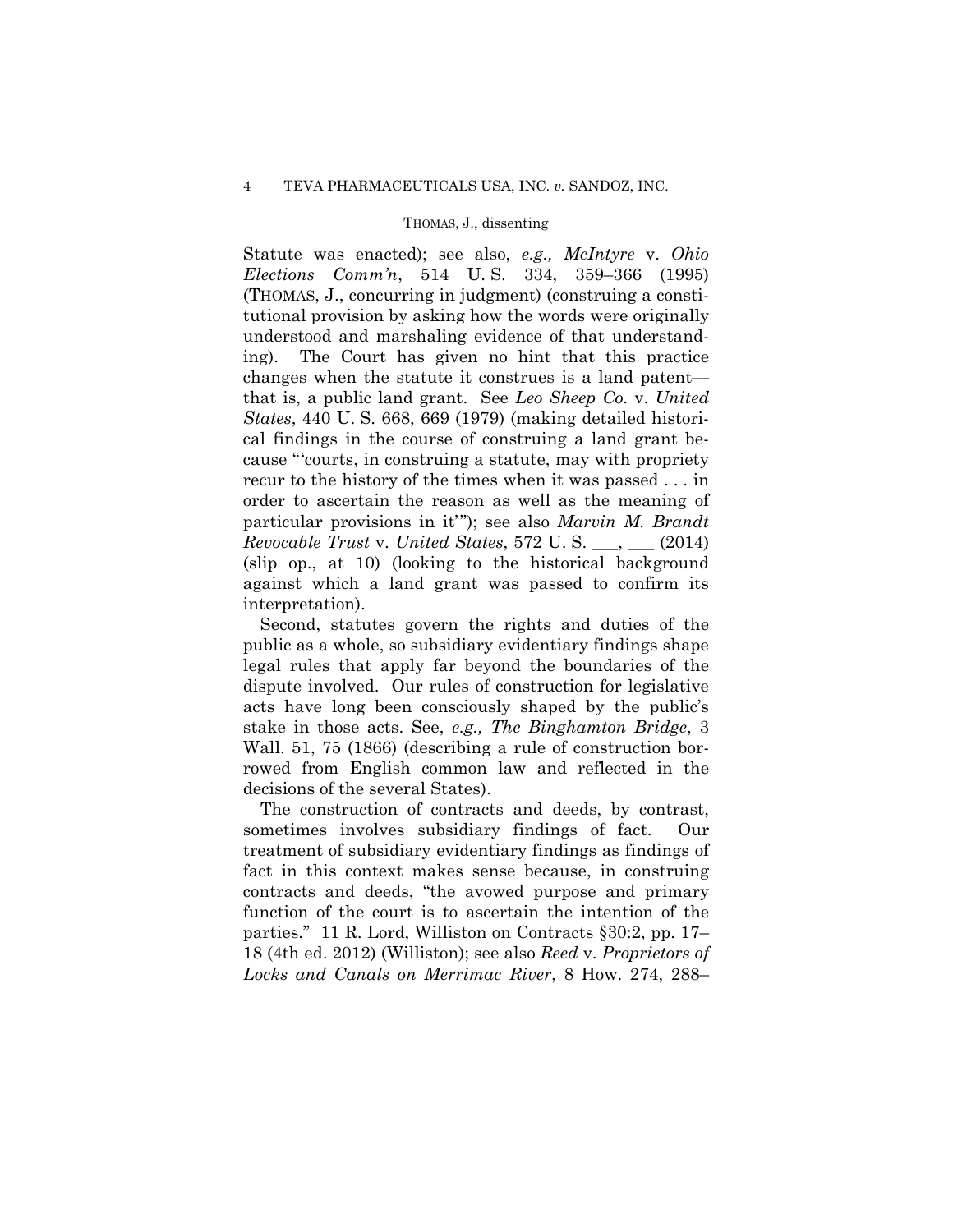certain is the intent of the legislative power"), cited in 3 N. 289 (1850). Sometimes that intention is clearly "set forth in the express language of the contract," 11 Williston §31:1, at 341–342, so no subsidiary findings of fact are necessary to its construction, *id.,* §30:1. But when ambiguities require a court to look beyond the express language, its search for intent becomes factual in nature. That search focuses on "real intention[s]"—embodied in an actual meeting of minds or an actual conveyance of a physical parcel of land—that have an existence outside the written instrument and that the instrument merely records. See *William & James Brown & Co.* v. *McGran*, 14 Pet. 479, 493 (1840) (Story, J.); *Reed*, *supra,* at 289. See generally *Union Pacific R. Co.* v. *United States*, 10 Ct. Cl. 548, 577–578 (1874) (declining to interpret a contract-like statute according to contract rules because "[a]ll the terms of the compact are dictated and accepted by one side, and the only intent which judicial construction can make Singer, Sutherland on Statutory Construction §63:1, p. 405, n. 6 (7th ed. 2008).

Of course, not all subsidiary inquiries that a court makes in the course of construing contracts amount to findings of fact. For example, when a court searches for the meaning that a hypothetical person "conversant with the subject-matter with which the contract is dealing" would give to the words of the contract, its conclusion often remains one of law. *Silver King Coalition Mines Co. of Nevada* v. *Silver King Consol. Mining Co. of Utah*, 204 F. 166 (CA8 1913), cited in Advisory Committee's 1937 Notes on Fed. Rule Civ. Proc. 52, 28 U. S. C. App., p. 686.

The question we must ask, then, is whether the subsidiary findings underlying claim construction more closely resemble the subsidiary findings underlying the construction of statutes or those underlying the construction of contracts and deeds that are treated as findings of fact. This, in turn, depends on whether patent claims are more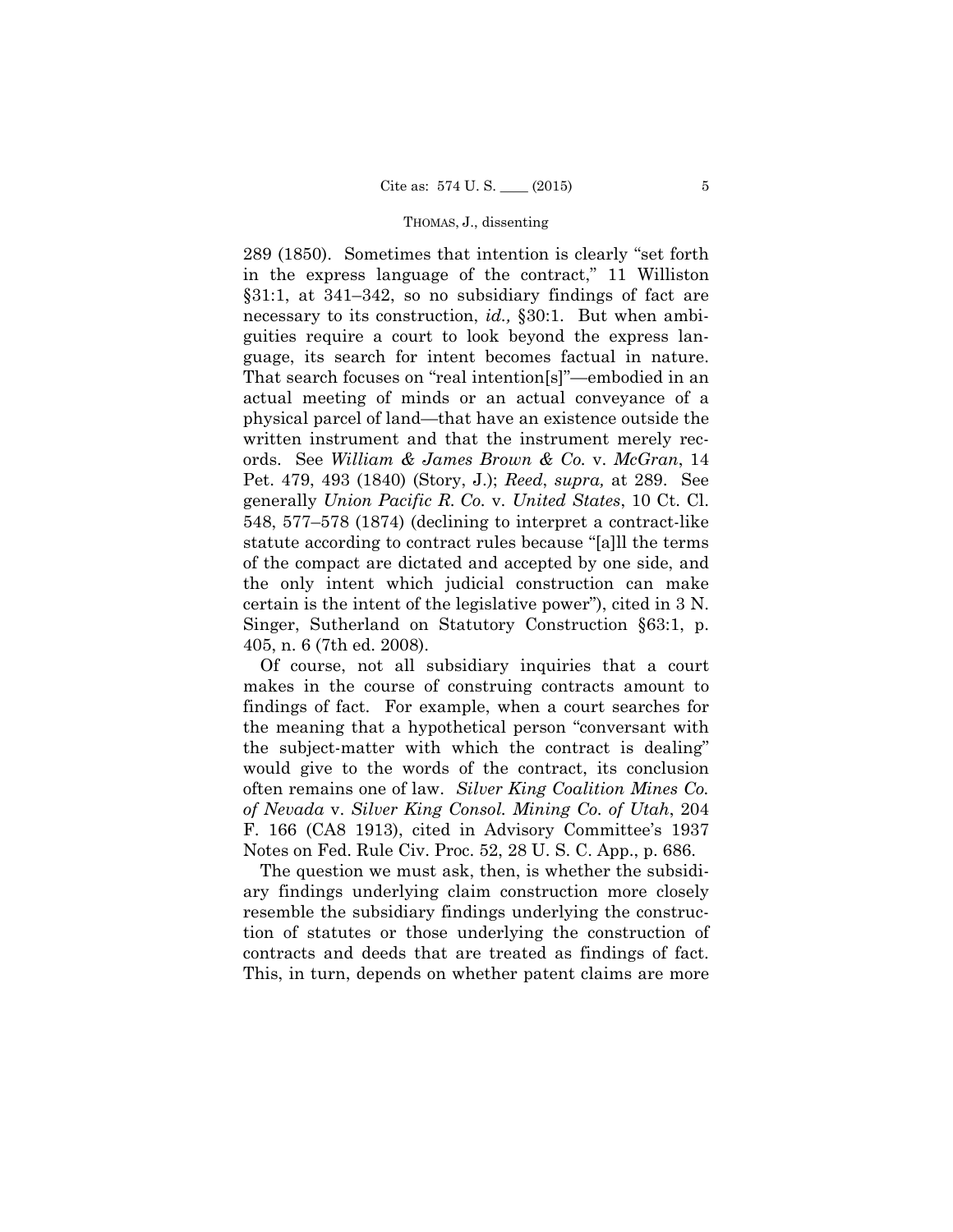like statutes or more like contracts and deeds.

### B

A patent, generally speaking, is "an official document reflecting a grant by a sovereign that is made public, or 'patent.'" *Marvin M. Brandt Revocable Trust*, *supra*, at \_\_\_ (slip op., at 5). Invention patents originated not as private property rights, but as royal prerogatives. See 4 W. Holdsworth, A History of English Law 350–351 (1924). They could be issued and revoked only by the Crown, which sometimes used the patent to delegate governmental power to regulate an industry. *Id.,* at 344–347. Provoked by the Crown's use of these so-called "monopoly patents" to promote private economic interests over innovation and beneficial commerce, Parliament enacted the Statute of Monopolies in 1624. *Id.,* at 353. But even under the regime that Parliament put in place, patents remained sovereign grants, issued, enforced, and revoked by the Privy Council. Lemley, Why Do Juries Decide if Patents are Valid? 99 Va. L. Rev. 1673, 1681 (2013).

The Framers adopted a similar scheme. Article I of the U. S. Constitution vests the patent power in Congress, authorizing it "[t]o promote the Progress of Science and useful Arts, by securing for limited Times to Authors and Inventors the exclusive Right to their respective Writings and Discoveries." U. S. Const. Art. I, §8, cl. 8. Although Congress could issue such patents as special statutes, see, *e.g., Bloomer* v. *McQuewan*, 14 How. 539, 549–550 (1853), it has mostly acted by authorizing the Executive Branch to issue patents when certain statutory requirements are met. See 35 U. S. C. §151; see also Act of July 8, 1870, §31, 16 Stat. 202; Act of July 4, 1836, §7, 5 Stat. 119; Act of Apr. 10, 1790, ch. 7, §1, 1 Stat. 109–110.

Like the royal prerogatives that were their historical antecedents, patents have a regulatory effect: They "restrain *others* from manufacturing, using or selling that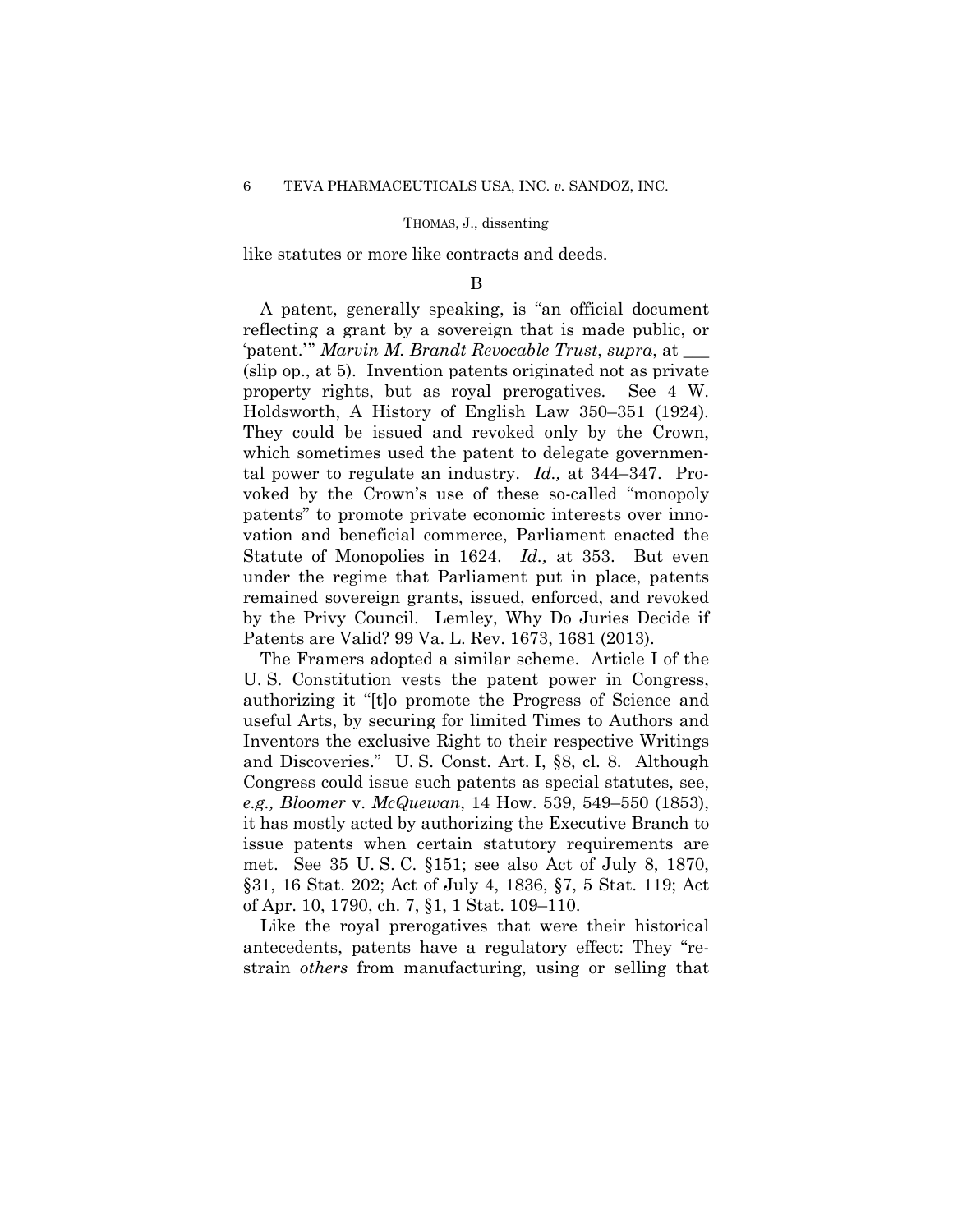which [the patent holder] has invented" for a specified period of time. *Motion Picture Patents Co.* v. *Universal Film Mfg. Co.*, 243 U. S. 502, 510 (1917) (emphasis added). And because the regulatory scope of a patent is determined by the claims in the patent, the subsidiary findings that a court makes during claim construction contribute to rules that limit conduct by the public at large.

Because they are governmental dispositions and provide rules that bind the public at large, patent claims resemble statutes. The scope of a patent holder's monopoly right is defined by claims legally actualized through the procedures established by Congress pursuant to its patent power. Thus, a patent holder's actual intentions have effect only to the extent that they are expressed in the public record. See *Keystone Bridge Co.* v. *Phoenix Iron Co.*, 95 U. S. 274, 279 (1877); see also *Goodyear Dental Vulcanite Co.* v. *Davis*, 102 U. S. 222, 227 (1880) (examining "the avowed understanding of the patentee," but disclaiming any holding that such understanding "c[ould] be allowed to enlarge, diminish, or vary the language of a patent afterwards issued").

Moreover, because the ultimate meaning of a patent claim, like the ultimate meaning of a statute, binds the public at large, it should not depend on the specific evidence presented in a particular infringement case. Although the party presentations shape even statutory construction, *de novo* review on appeal helps to ensure that the construction is not skewed by the specific evidence presented in a given case.

 $\mathcal{C}$ 

For purposes of construction, contracts and deeds are less natural analogies for patents. In particular, patents lack the characteristics of those instruments that have justified departing from the usual practice of treating document construction as a wholly legal inquiry, not sub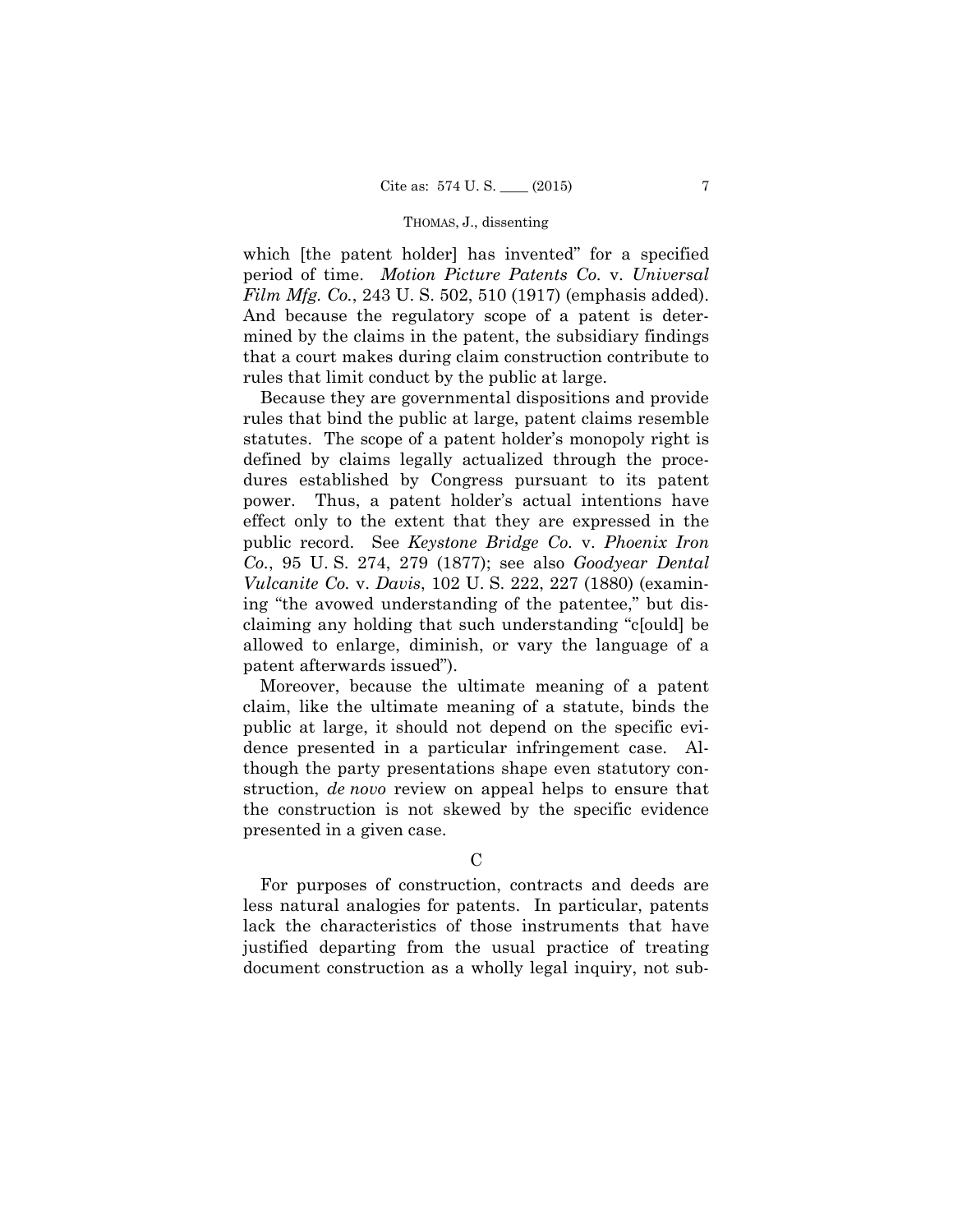ject to subsidiary findings of fact.

To be sure, we have occasionally characterized a patent as "a carefully crafted bargain" between the inventor and the public. *Pfaff* v. *Wells Electronics, Inc.*, 525 U. S. 55, 63 (1998); see also *Kendall* v. *Winsor*, 21 How. 322, 327–328 (1859); *Grant* v. *Raymond*, 6 Pet. 218, 242 (1832). But, as our decisions have also recognized, the patent is perhaps better characterized as a reward for feats already accomplished—that is, innovation and public disclosure—than as a mutual exchange of executory promises. See, *e.g., Motion Picture Patents Co.*, *supra,* at 513; *Seymour* v. *Osborne*, 11 Wall. 516, 533–534 (1871); *Grant*, *supra*, at 242; see also *Markman* v. *Westview Instruments, Inc.*, 52 F. 3d 967, 985, n. 14 (CA Fed. 1995), aff 'd 517 U. S. 370 (1996) (distinguishing patents from contracts). In granting a patent, the Government is acting not as a party to a bilateral contract binding upon itself alone, but instead as a sovereign bestowing upon the inventor a right to exclude the public at large from the invention marked out by his claims.

In this sense, patents are more closely analogous to deeds, *Motion Picture Patents Co.*, *supra,* at 510 (collecting cases), because they share the common characteristic of describing rights that the owner holds against the world. See *Bonito Boats, Inc.* v. *Thunder Craft Boats, Inc.*, 489 U. S. 141, 162 (1989). But in the context of land patents, we have been unwilling to interpret sovereign dispositions in the same way we interpret analogous private conveyances. See, *e.g., Leo Sheep Co.*, 440 U. S., at 680–682; *Missouri, K. & T. R. Co.* v. *Kansas Pacific R. Co.*, 97 U. S. 491, 497 (1878); *Leavenworth, L. & G. R. Co.* v. *United States*, 92 U. S. 733, 740–741 (1876); see also *Marvin M. Brandt Revocable Trust*, *supra* (interpreting a land grant as a statute rather than as a deed). We should not blithely extend the rules governing the construction of deeds to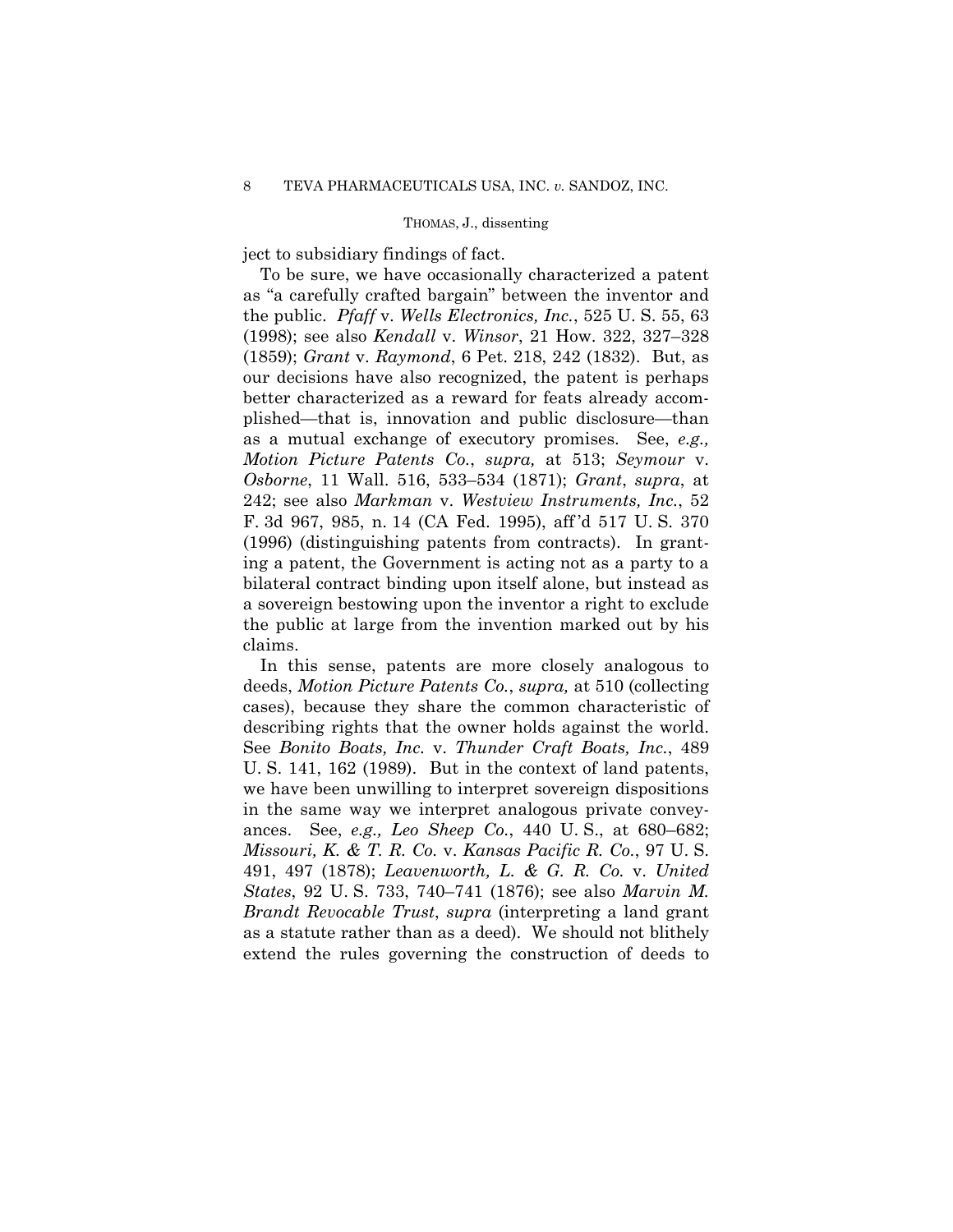their even more distant cousins, invention patents.2

——————

Bearing these differences in mind, the subsidiary facts relevant to the construction of patents, on the one hand, and contracts and deeds, on the other, differ substantially. As explained above, we have justified treating subsidiary determinations about the actual intentions of parties to contracts and deeds as findings of fact. But the subsidiary determinations about patent claims that the majority identifies as factual do not concern historical facts, such as what the parties agreed to do or how a given parcel of land

<sup>2</sup>The Anglo-American legal tradition has long distinguished between "core" private rights—including the traditional property rights represented by deeds—and other types of rights. Nelson, Adjudication in the Political Branches, 107 Colum. L. Rev. 559, 567 (2007) (Nelson). These other rights fall into two categories: " 'public rights belonging to the people at large," and "privileges" or "franchises," "which public authorities halvel created purely for reasons of public policy and which halvel no counterpart in the Lockean state of nature." *Id.,* at 566–567 Notwithstanding a movement to recognize a "core" property right in inventions, the English common law placed patents squarely in the final category, as franchises that "depend upon express legislation," and "hath [their] essence by positive municipal law." 7 W. Holdsworth, A History of English Law 479, n. 7, 480, and n. 4, 497 (1926). The distinction between "core" private rights, on the one hand, and public rights and government-created privileges, on the other, has traditionally had significant implications for the way in which rights are adjudicated. Nelson, *supra*. Thus, no matter how closely a franchise resembles some "core" private right, it does not follow that it must be subject to the same rules of judicial interpretation as its counterpart.

Cases interpreting deeds and land patents exemplify this rule and show why the majority's assertion that patents affect fewer people than statutes, in addition to being a dubious overgeneralization, is not a material distinction. Land patents are more like deeds than statutes in the sense that their effects are more localized, yet the judicial power approaches them differently because they dispose of public rights held by the government on behalf of the people, Nelson 566. See also *The Binghamton Bridge*, 3 Wall. 51, 75 (1866) (interpreting a state grant of a corporate charter as a "contract" but subject to the special commonlaw rule that all ambiguities must be construed in favor of the State because "in grants by the public nothing passes by implication").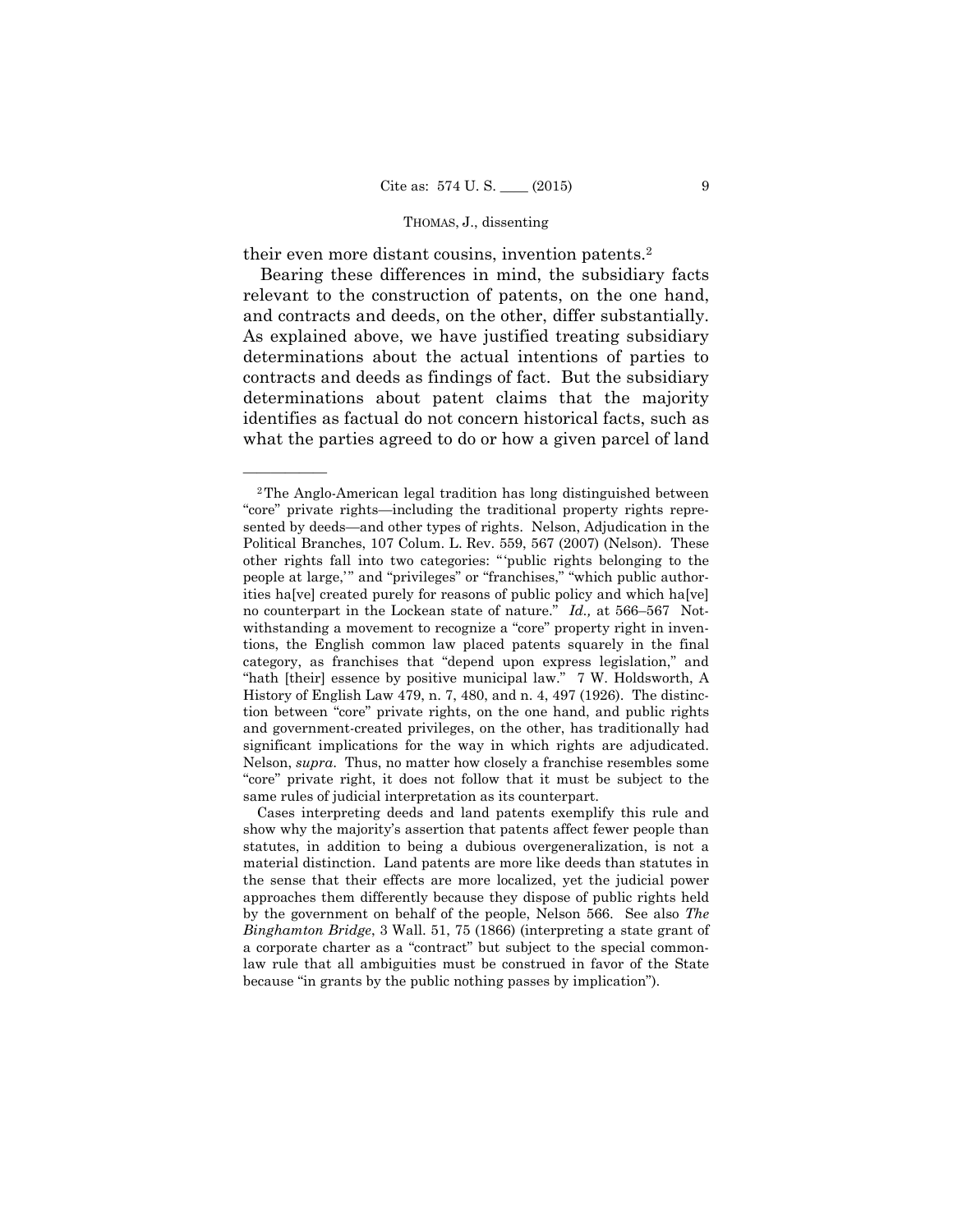is situated. See *William & James Brown & Co.*, 14 Pet.*,* at 493; *Reed*, 8 How., at 289.

For example, the "fact" of how a skilled artisan would understand a given term or phrase at a particular point in history is a legal fiction; it has no existence independent of the claim construction process. There is no actual "skilled artisan" who, at the moment the application was filed, formed an understanding of the terms of the claim—an understanding that an omniscient factfinder could ascertain. Neither is the skilled artisan's understanding a proxy for some external fact that, could the court know it, would supply the meaning of a patent claim. Whatever the scope of the inventor's right under the patent before the introduction of claims, the law has limited that right to the claims as written in the patent. See *Markman*, *supra,* at 379. Our decision in *Markman* rested in part on this characteristic of claim construction, distinguishing it from other patent determinations that must go to a jury because they require the factfinder to inspect "'an embodied conception outside of the patent itself" or things "'which have their existence *in pais*.'" 517 U. S.*,* at 385– 386 (distinguishing *Bischoff* v. *Wethered*, 9 Wall. 812 (1870)).

Because the skilled artisan inquiry in claim construction more closely resembles determinations categorized as "conclusions of law" than determinations categorized as "findings of fact," I would hold that it falls outside the scope of Rule 52(a)(6) and is subject to *de novo* review.

II

## A

The majority makes little effort to justify its assertion that the subsidiary determinations a district court makes in the course of claim construction are findings of fact. And the few analogies that it attempts to draw either lack support or prove too much.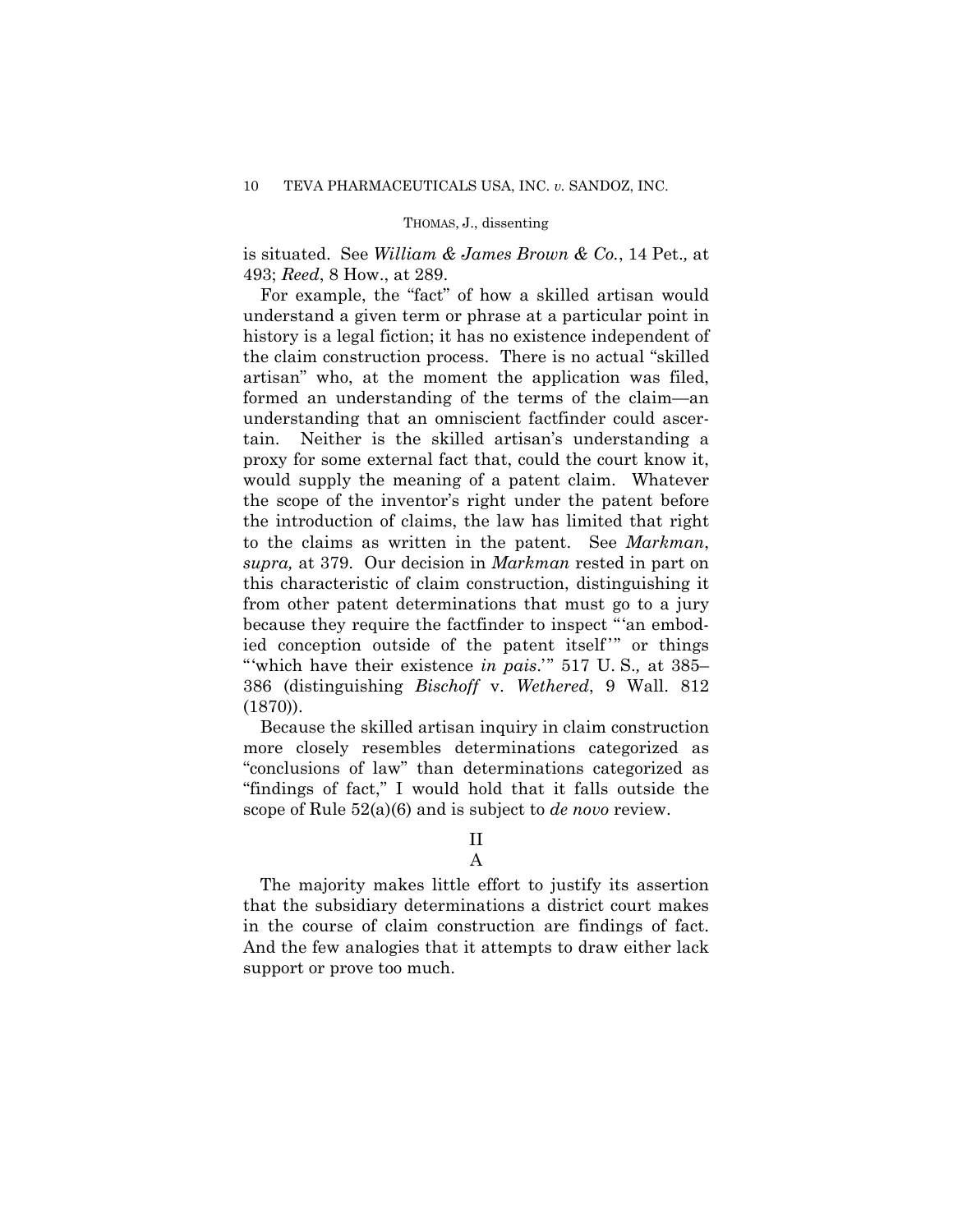the context of contract construction, which, it pointed out, For example, relying on *Great Northern R. Co.* v. *Merchants Elevator Co.*, 259 U. S. 285, 292 (1922), the majority compares the search for the meaning of "'technical words or phrases not commonly understood'" in claim construction to "questions of fact" about the scope of a railway tariff. See *ante,* at 6. It is true that, in *Great Northern*, the Court referred to questions of fact arising in must go to a jury. 259 U. S.*,* at 292–293. But the Court's conclusion that similar questions must be settled by the Interstate Commerce Commission (ICC) when they relate to the interpretation of a railway tariff merely proves the point that the allocation of a technical usage inquiry depends upon the legal instrument that the court is construing. In that case, the Court was faced with a tariff filed with, and administered by, the ICC. And it was not concerned with allocating evidentiary determinations between trial and appellate courts, but with allocating them between an agency and the judiciary. *Id.,* at 289. So understood, the distinction the Court drew pertains more to an emerging rule of administrative deference than to a definitive classification of judicial determinations.

Further reinforcing the point that the nature of the legal instrument dictates our treatment of subsidiary findings is that, although terms in statutes and regulations frequently have technical meanings unknown outside the specialized community they are meant to regulate, we treat the inquiry into those meanings as involving only conclusions of law. See, *e.g., Norfolk & Western R. Co.* v. *Hiles*, 516 U. S. 400, 401–407, 413–414 (1996); *Aluminum Co. of America* v. *Central Lincoln Peoples' Util. Dist.*, 467 U. S. 380, 390 (1984). The majority's unexamined reliance on technical usage could be read to cast doubt on this practice, as well as on our holding in *Markman* that claim construction is exclusively for the court. If claim construction involves subsidiary questions of technical meaning or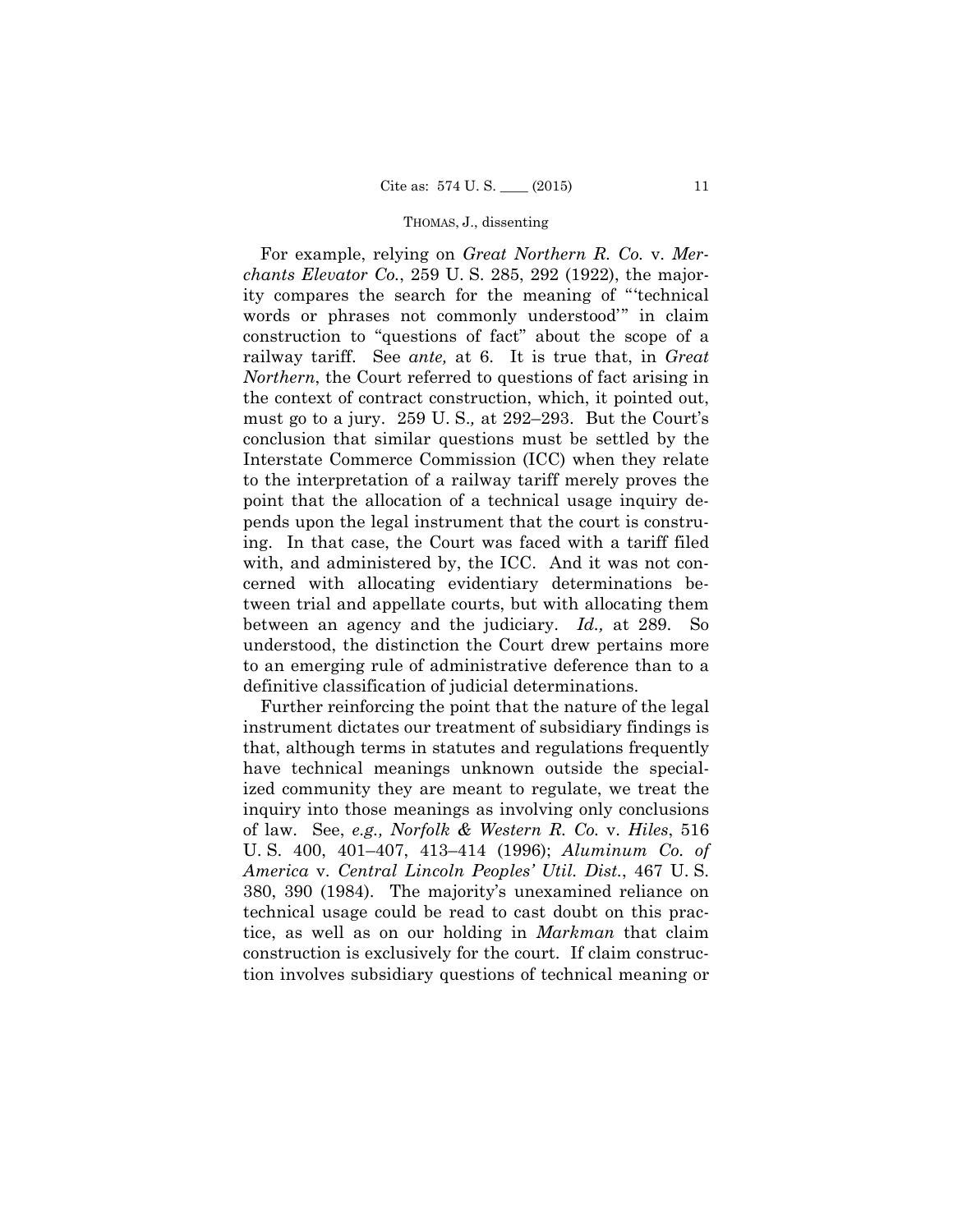usage that are indistinguishable from those questions submitted to the jury in the contract context, see 12 Williston §34:19, then one might wonder why such issues are not submitted to the jury in the patent and statute contexts, too.

The majority also analogizes to the obviousness inquiry in patent law, which involves findings of fact subject to Rule 52(a)(6). *Ante,* at 11 (citing *Dennison Mfg. Co.* v. *Panduit Corp.*, 475 U. S. 809, 811 (1986) (*per curiam*)). But this analogy is even further off the mark because obviousness turns on historical facts about the circumstances of the invention, rather than on the construction of a written instrument. *Id.,* at 810–811. Cf. *Markman*, *supra,* at 386 (distinguishing the novelty inquiry from claim construction on these grounds).

B

Nor does the majority attempt to justify its holding by reference to which "'judicial actor is better positioned . . . to decide the issue in question,'" *Markman*, *supra,* at 388—an inquiry that we have also treated as relevant to the classification of fact versus law, *Miller*, 474 U. S.*,* at 114. In resolving issues of judicial administration, we have considered that federal appellate courts are "expositor[s] of law," *ibid.*, and have acknowledged that they are better positioned than district courts to promote uniformity, *Markman*, *supra,* at 390; see also *Ornelas* v. *United States*, 517 U. S. 690, 697–698 (1996). We have recognized, however, that trial courts have a special competence in judging witness credibility and weighing the evidence, *Miller*, *supra,* at 114, and have been cautious not to waste judicial and party resources through needless relitigation, see *Anderson* v. *Bessemer City*, 470 U. S. 564, 575 (1985).

To the extent that the construction of a patent claim turns on testimony of expert witnesses, especially live testimony, there is no denying that it falls within the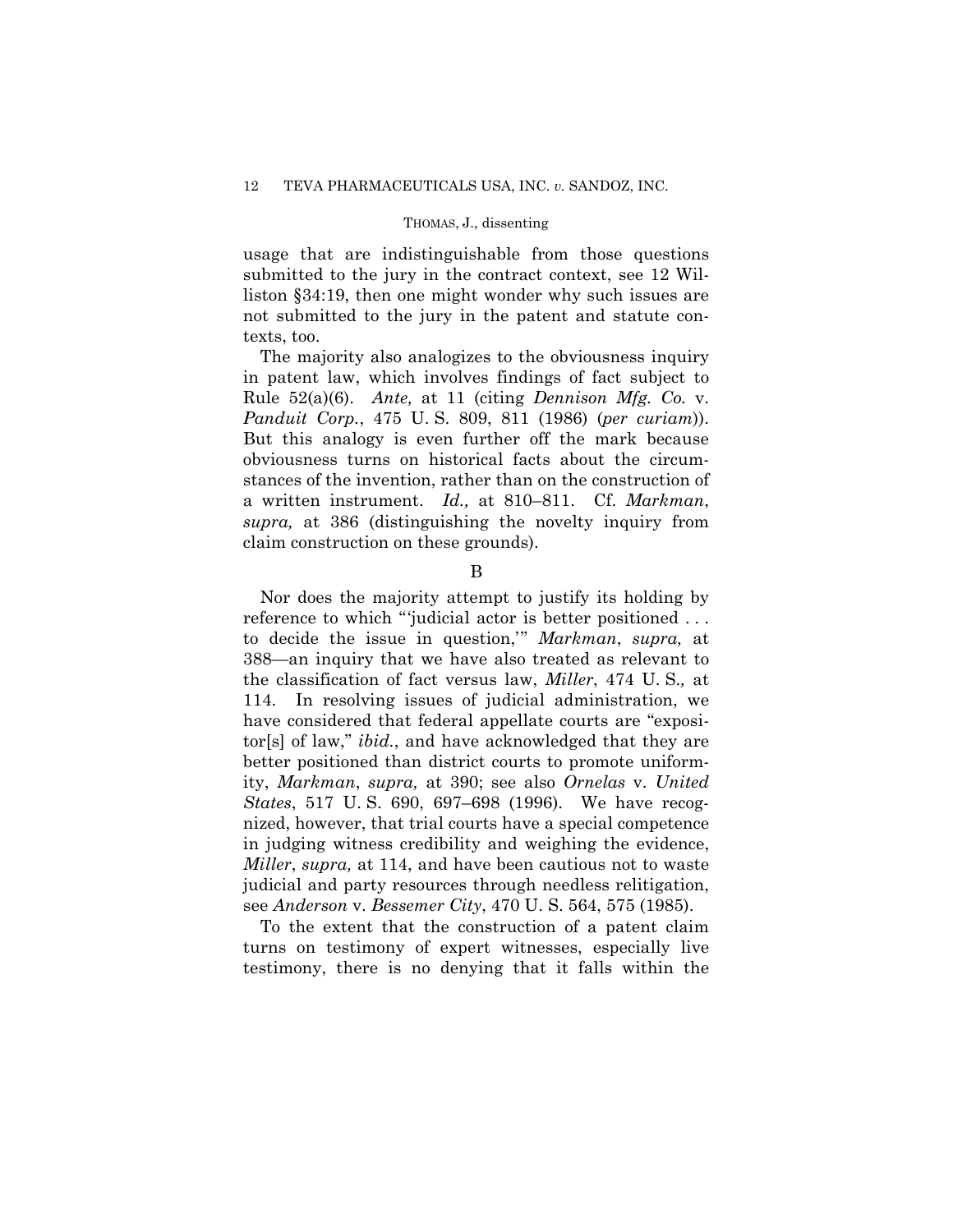bounds of a district court's special competence. But as we recognized in *Markman*, and as the majority is careful to reiterate today, "subsidiary factfinding is unlikely to loom large in the universe of litigated claim construction." *Ante*, at 10. The majority's reluctance to highlight "allocation," *Miller*, *supra* at 113, is thus understandable. The arguments favoring allocation to the district court, diminished by the majority's own prediction, are outweighed by the remaining rule-of-law and uniformity considerations that factored into our allocation in *Markman*, 517 U. S.*,* at 388–391.

1

We have long been cautious not to allocate issues in a way that would "strip a federal appellate court of its primary function as an expositor of law." *Miller*, 474 U. S.*,* at 114. Although we have recognized that "an issue does not lose its factual character merely because its resolution is dispositive of the ultimate" dispute, *id.*, at 113, we have been less inclined to defer to seemingly factual determinations that play a dispositive role in the development of legal rules. For example, we have sanctioned *de novo*  appellate review of the mixed determinations of "probable cause" and "reasonable suspicion" on the ground that "the legal rules . . . acquire content only through application." *Ornelas*, *supra*, 697; see also *Miller*, *supra,* at 116. Although such determinations depend on the specific facts in a case, their role in shaping rules of law demand a *de novo*  standard of review.

As previously noted, patents are authoritative governmental dispositions. Thus, when a judge construes a patent, he is, in a very real sense, "say[ing] what the law is," *Marbury* v. *Madison*, 1 Cranch 137, 177 (1803), not just for the parties to the dispute, but for the public at large. It follows that, any time a district court's claim construction turns on subsidiary evidentiary disputes, the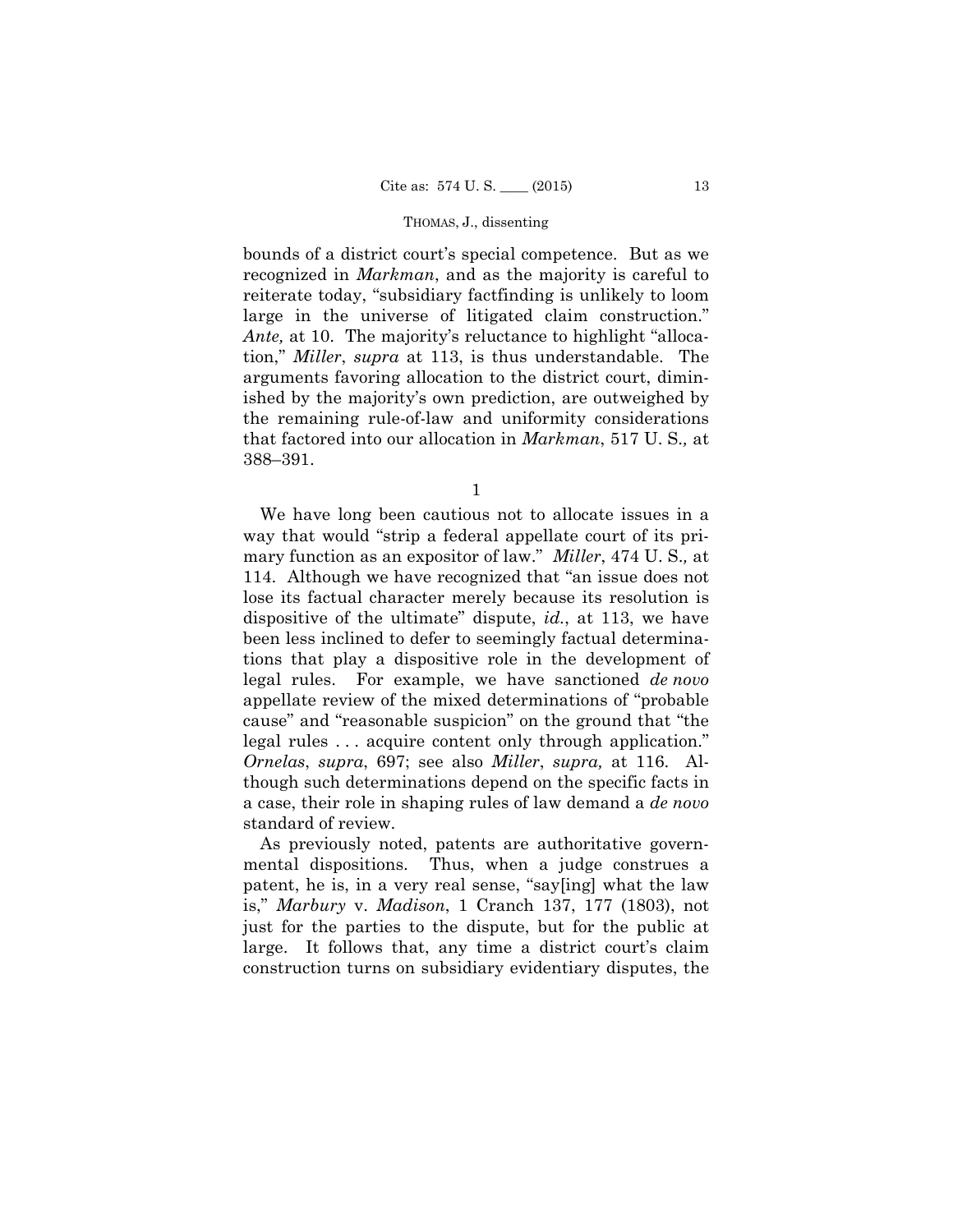majority's rule will distort the appellate court's construction of the law by requiring it to defer to subsidiary determinations that are dispositive as to its meaning. Surely the majority would not countenance such an abdication of the appellate court's role in the construction of statutes. Yet the majority has not justified applying a different rule to the construction of legislative acts that take the form of a patent.

2

The need for uniformity in claim construction also weighs heavily in favor of *de novo* review of subsidiary evidentiary determinations. Uniformity is a critical feature of our patent system because "'[t]he limits of a patent must be known for the protection of the patentee, the encouragement of the inventive genius of others and the assurance that the subject of the patent will be dedicated ultimately to the public.'" *Markman*, 517 U. S.*,* at 390. If the boundaries of the patent right could shift from case to case, then the result would be "a 'zone of uncertainty which enterprise and experimentation may enter only at the risk of infringement.'" *Ibid.*; see also *Festo Corp.* v. *Shoketsu Kinzoku Kogyo Kabushiki Co.*, 535 U. S. 722, 731 (2002). So damaging is this unpredictability that we identified uniformity as an "independent" reason justifying our allocation of claim construction to the court. See *Markman, supra,* at 390.

The majority attempts to downplay the effect its decision will have on uniformity by pointing out that "prior cases [construing the same claim] will sometimes be binding because of issue preclusion, and sometimes will serve as persuasive authority." *Ante,* at 9–10 (citing *Markman*, *supra,* at 391; citation omitted). But we have already rejected the notion that issue preclusion adequately safeguards the uniformity that our patent system requires. See *Markman*, *supra*, at 391.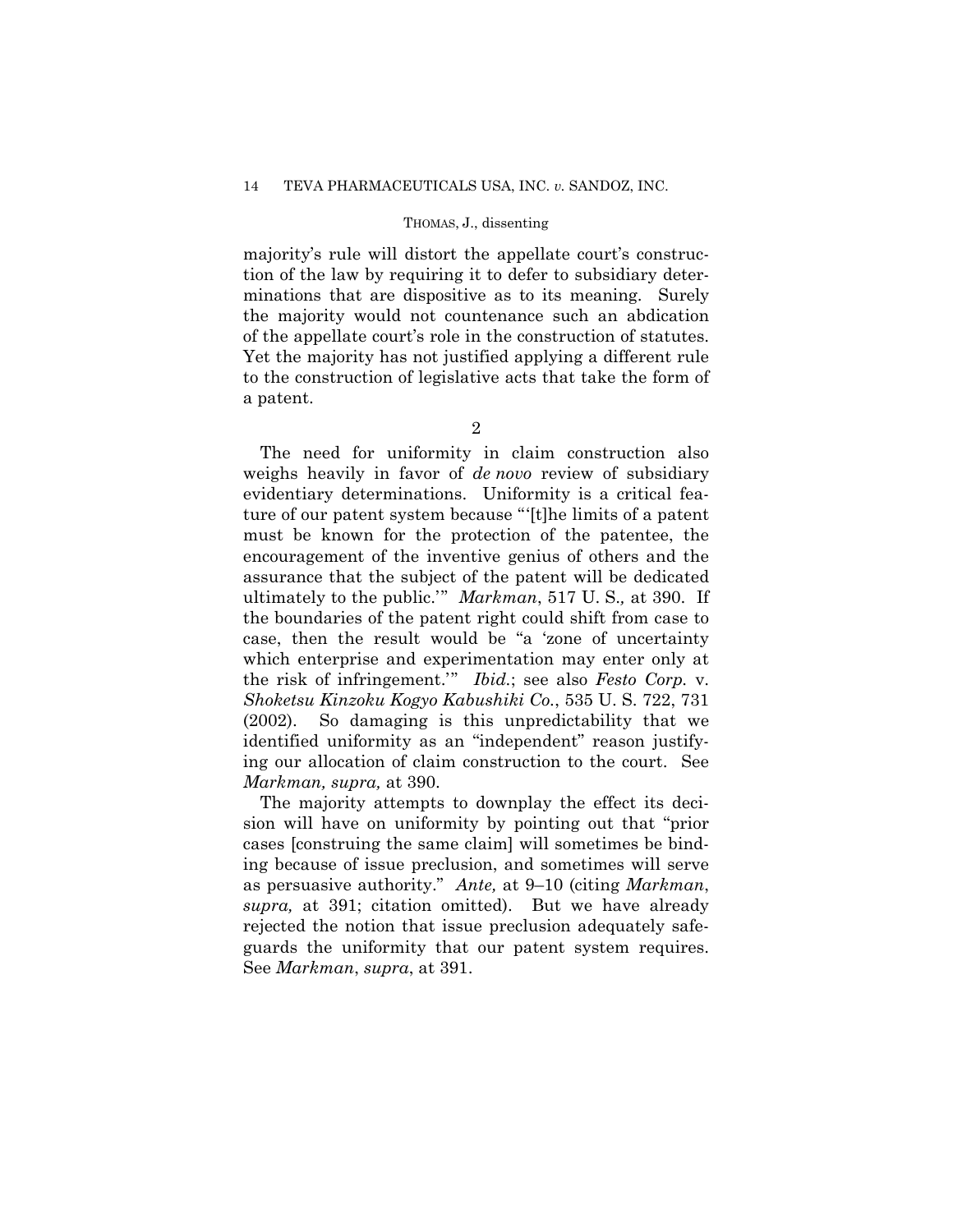Perhaps the majority is correct that "subsidiary factfinding is unlikely to loom large in the universe of litigated claim construction." *Ante,* at 10. But I doubt it. If this case proves anything, it is that the line between fact and law is an uncertain one—made all the more uncertain by the majority's failure to identify sound principles for the lines it draws. The majority's rule provides litigants who prevail in district court a significant opportunity and incentive to take advantage of this uncertainty by arguing on appeal that the district court's claim construction involved subsidiary findings of fact. At best, today's holding will spawn costly—and, if the majority is correct about the frequency with which these evidentiary determinations make a difference, meritless—collateral litigation over the line between law and fact. We generally avoid any rule of judicial administration that "results in a substantial expenditure of scarce judicial resources on difficult questions that have no effect on the outcome of the case," *Pearson* v. *Callahan*, 555 U. S. 223, 236–237 (2009), and there is no reason to embrace one here. But I fear worse: that today's decision will result in fewer claim construction decisions receiving precedential effect, thereby injecting uncertainty into the world of invention and innovation.

In short, the majority's rule finds no support in either the historical understanding of "findings of fact" or considerations of policy that have served as our guide when we have been confronted with a difficult question of fact-law classification. I would not adopt it.

# III

The Court of Appeals reviewed *de novo* not only the District Court's claim construction, but also its holding that the claims were sufficiently definite to satisfy 35 U. S. C. §112, ¶2 (2006 ed.). I would hold that the Court of Appeals correctly treated the indefiniteness inquiry as a question of law because it depends entirely on claim